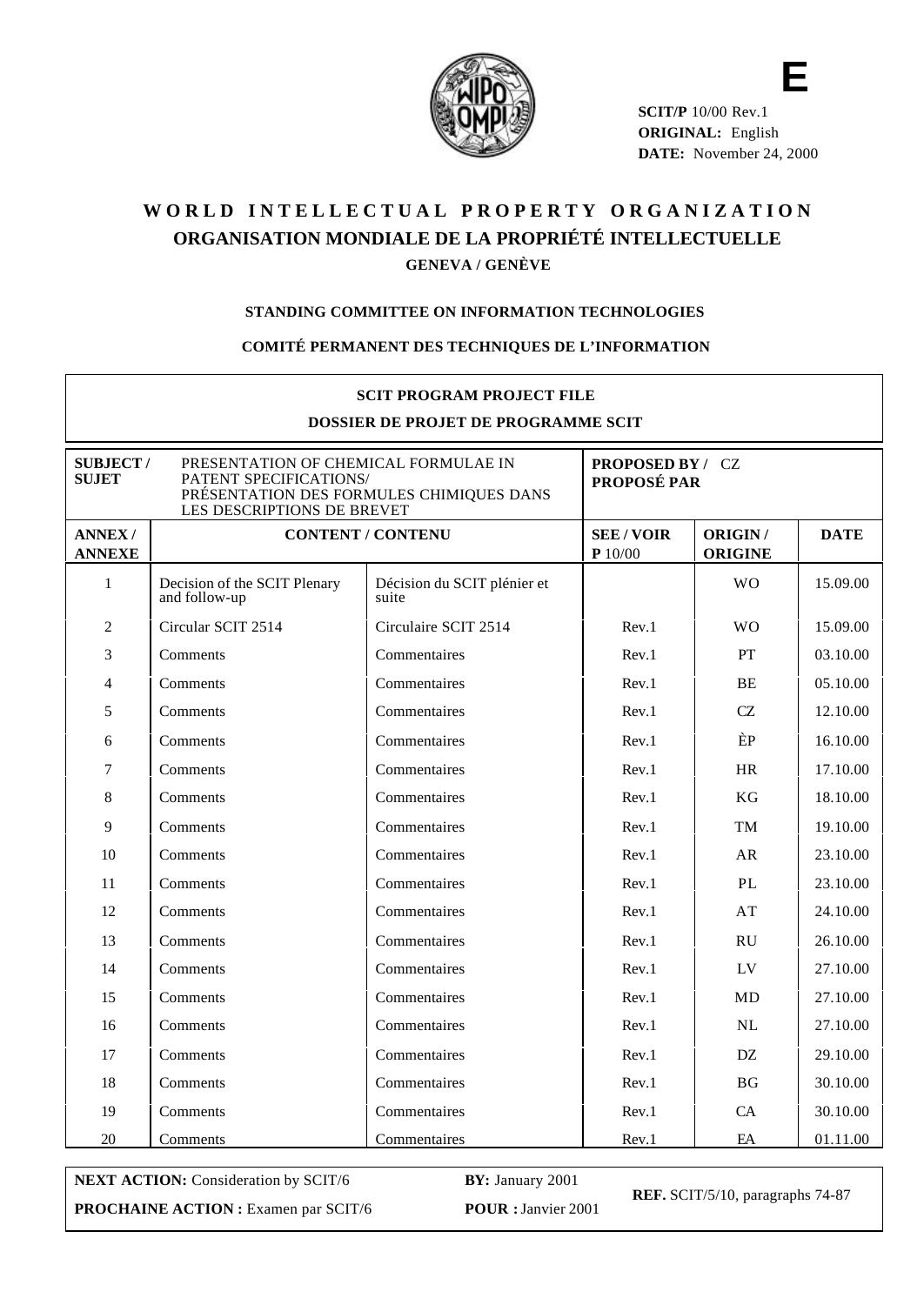## SCIT/P 10/00 Rev.1 page 2

| <b>ANNEX/</b><br><b>ANNEXE</b> |                                       | <b>CONTENT / CONTENU</b>                  | <b>SEE/VOIR</b><br>$\mathbf{P}$ 10/00 | <b>ORIGIN/</b><br><b>ORIGINE</b> | <b>DATE</b> |
|--------------------------------|---------------------------------------|-------------------------------------------|---------------------------------------|----------------------------------|-------------|
| 21                             | Comments                              | Commentaires                              | Rev.1                                 | $\rm{EE}$                        | 01.11.00    |
| $22\,$                         | Comments                              | Commentaires                              | Rev.1                                 | $\rm{JP}$                        | 01.11.00    |
| 23                             | Comments                              | Commentaires                              | Rev.1                                 | $\mathbf{A}\mathbf{U}$           | 02.11.00    |
| $24\,$                         | Comments                              | Commentaires                              | Rev.1                                 | US                               | 02.11.00    |
| 25                             | Comments                              | Commentaires                              | Rev.1                                 | $\mathop{\hbox{\rm ES}}$         | 03.11.00    |
| $26\,$                         | Comments                              | Commentaires                              | Rev.1                                 | $\rm MG$                         | 03.11.00    |
| $27\,$                         | Comments                              | Commentaires                              | Rev.1                                 | $\operatorname{EG}$              | 12.11.00    |
| $28\,$                         | Summary of replies and<br>conclusions | Résumé des réponses et des<br>conclusions | Rev.1                                 | <b>WO</b>                        | 24.11.00    |
|                                |                                       |                                           |                                       |                                  |             |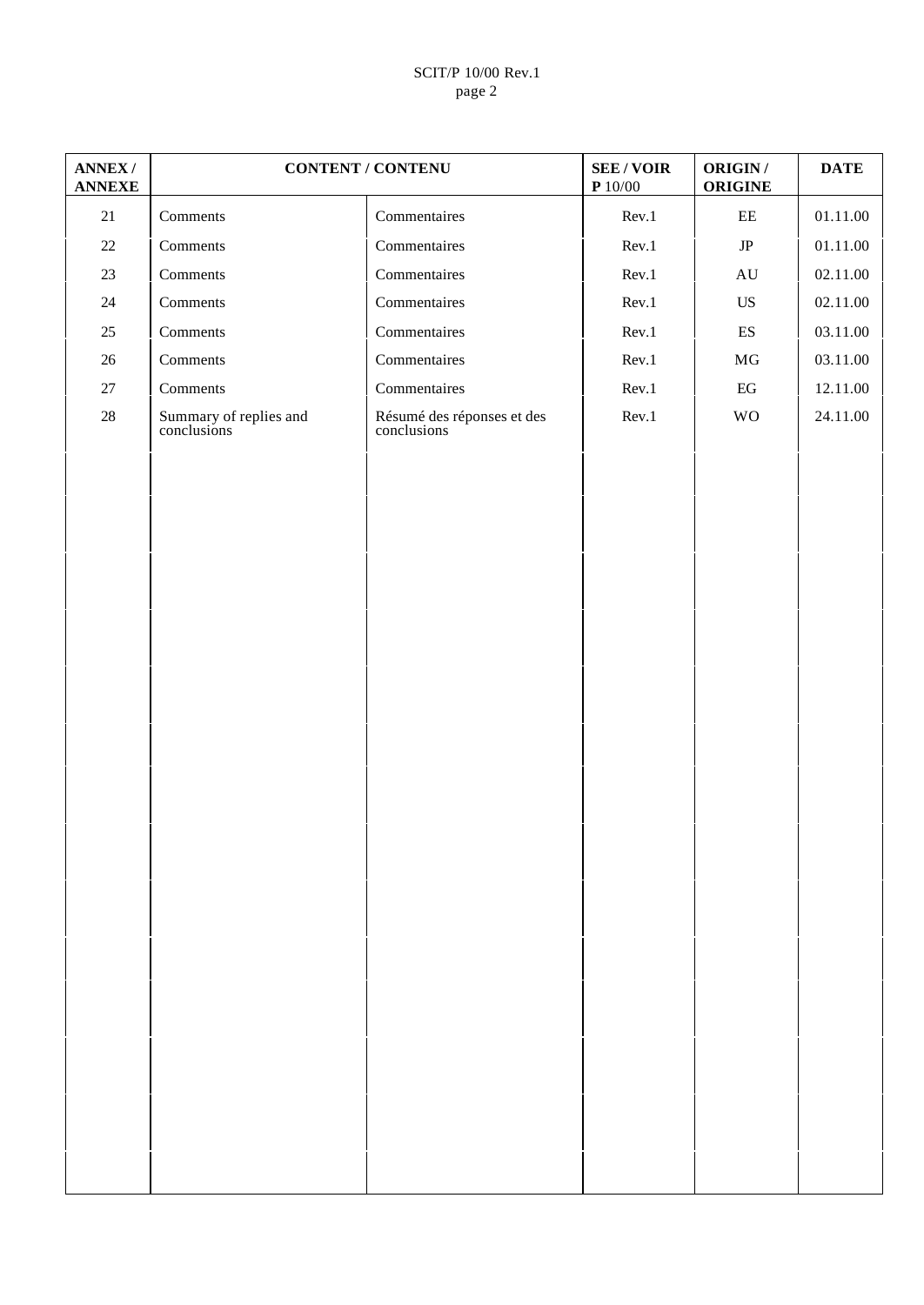

C. SCIT 2514 03

September 15, 2000

Re: Presentation of chemical formulae in patent specifications \_\_\_\_\_\_\_\_\_\_\_\_\_\_\_\_\_\_\_\_\_\_\_\_\_\_\_\_\_\_\_\_\_\_\_\_\_\_\_\_\_\_\_\_\_\_\_\_\_\_\_

Madam, Sir,

I have pleasure in sending you herewith a working paper relating to the above-mentioned subject matter and which is reproduced in the enclosed project file SCIT/P 10/00.

Your Office is invited to provide comments on the paper, given in Annex 1 of the project file, to reach the International Bureau, not later than November 1, 2000. Your comments should preferably be sent by e-mail to our address "scit.mail@wipo.int"; please indicate the number of this Circular.

Sincerely yours,

Klaus-Peter Wittig Deputy Director Inter-Office Information Services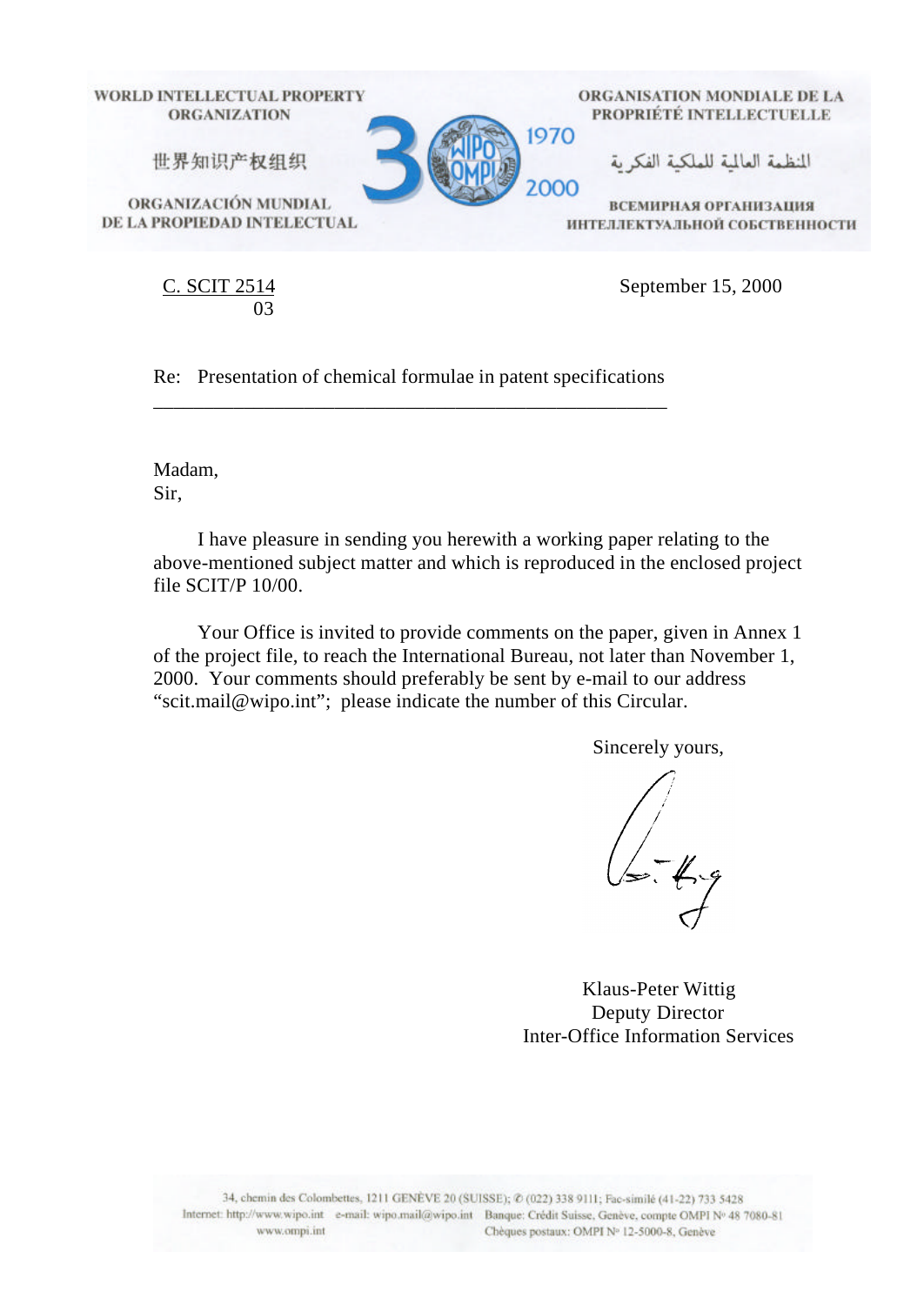## ANNEX 3/ANNEXE 3

**From:** (INPI) Direcção de Informação <dinfo@inpi.min-economia.pt> To: "scit.mail@wipo.int" <scit.mail@wipo.int> **Date:** 10/3/00 6:50PM **Subject: FW: C. SCIT 2514** 

Our ref. Nr. DI/261/e/2000

Dear Sirs,

Concerning document C.SCIT2514.03 dated 15.09.2000, the Portuguese delegation agrees with the proposal specified in the Annex 1 to the circular (SCIT/P 10/10) provided that the same can be integrated in the organisation and working methods of the next meeting of January 2000. It should be considered that the proposed calendar must be in the line with the Agenda of the Standing Committee on Technical Standards and Documentation.

Sincerely yours.

Madalena Abreu **Director** Information Directorate

> [Annex 4 follows/ L'annexe 4 suit]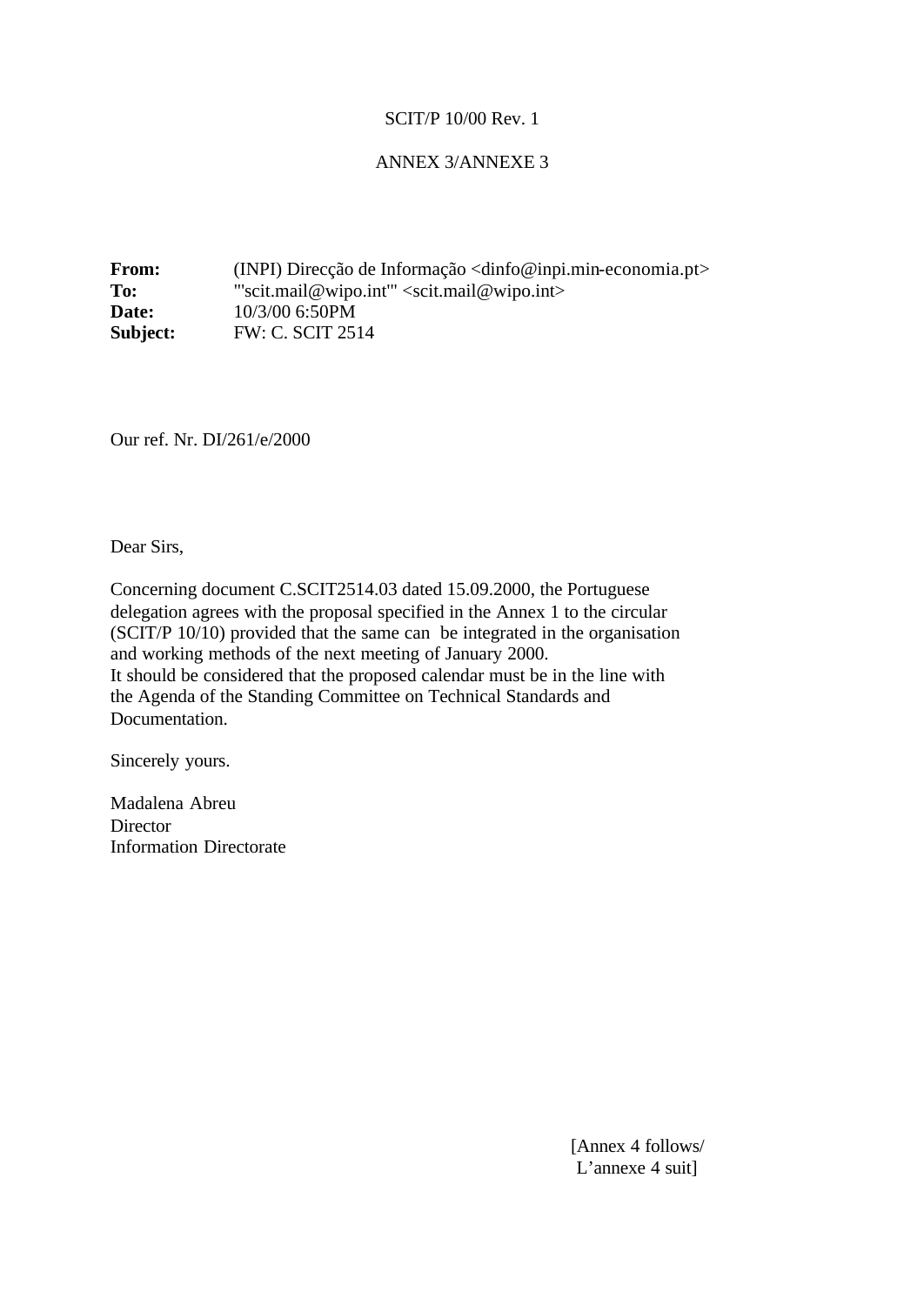## ANNEX 4/ANNEXE 4

From: "Brigitte DE ROUCK" <"piie\_dir"@mineco.fgov.be> **To:** <scit.mail@wipo.int> **Date:** 10/5/00 3:49PM **Subject:** Présentation des formules chimiques dans les descriptions des brevets

Références: C.SCIT 2514 / 03

Monsieur Klaus-Peter WITTIG,

Nous pouvons concevoir que cette norme peut être utile pour les offices à examen.

L'Office belge étant un office à enregistrement, nous n'avons pas d'utilité pour appliquer cette norme et nous ne pouvons pas fournir de l'aide pour son élaboration.

Veuillez agréer, Monsieur, l'assurance de notre considération distinguée.

L. WUYTS Conseiller

> [Annex 5 follows/ L'annexe 5 suit]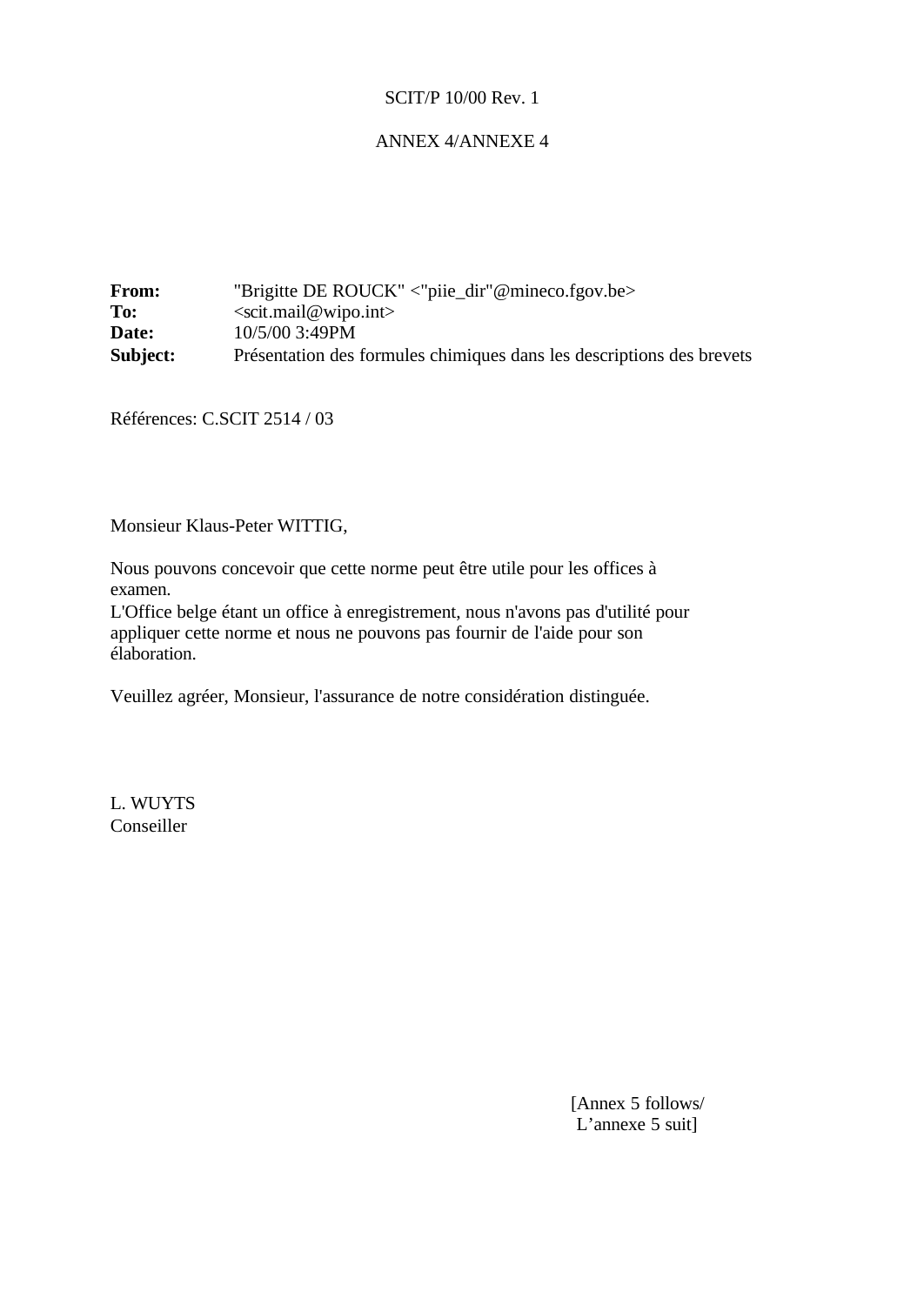## ANNEX 5/ANNEXE 5

**From:** Hana Bahulova <hbahulova@upv.cz> To: <scit.mail@wipo.int> **Date:** 10/12/00 9:13AM **Subject: C.SCIT2514/03** 

Re: Presentation of chemical formulae in patent specifications

Dear Mr. Wittig,

Thank you very much for sending us a working paper relating to the matter about presentation of chemical formulae in patent specifications. I would like to inform you that the Industrial Property Office of the Czech Republic has no comments on this document. We fully agree with the WIPO proposal of further steps in this matter.

Yours sincerly,

Josef Kratochvil Deputy President Industrial Property Office of the Czech Republic

> [Annex 6 follows/ L'annexe 6 suit]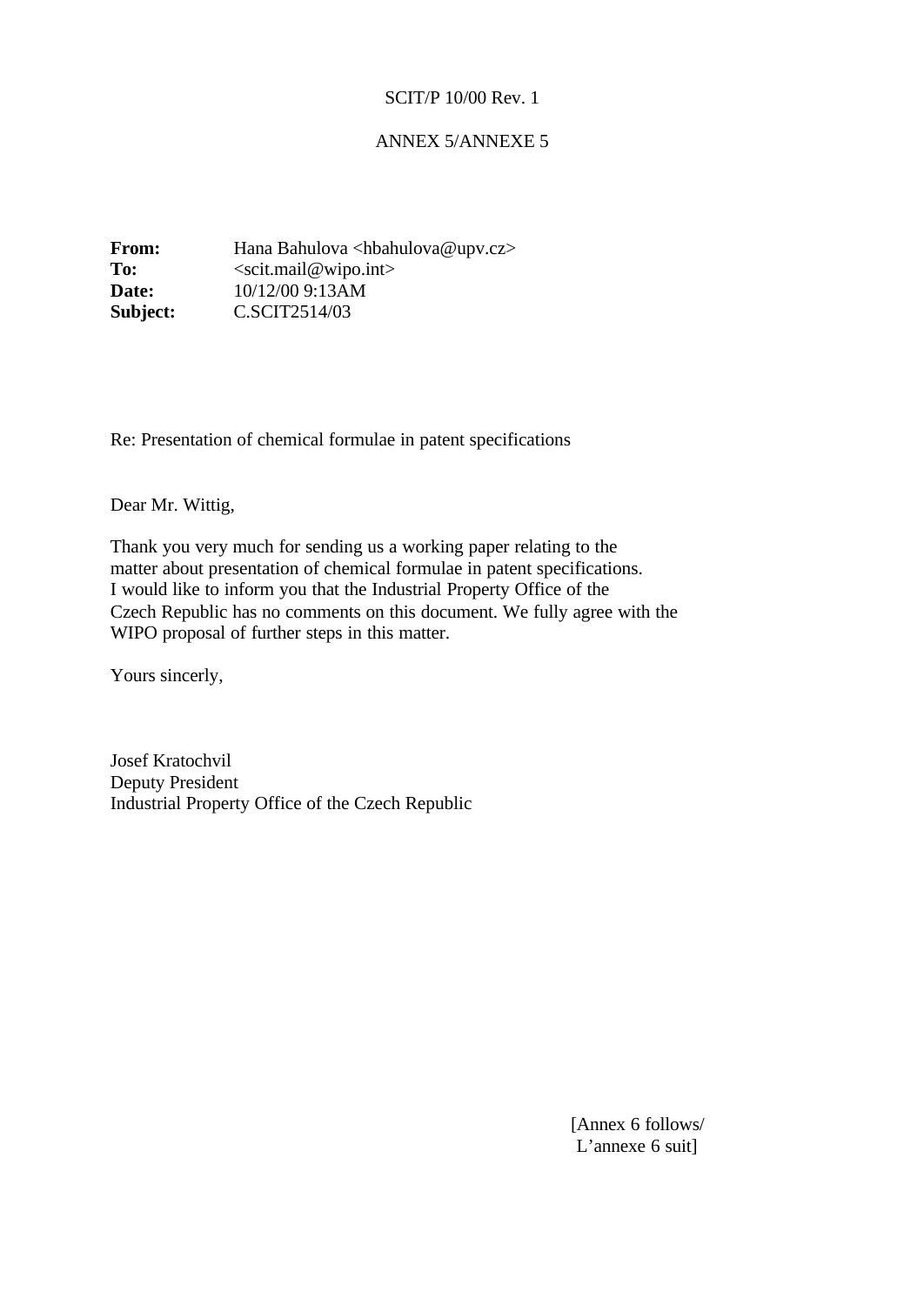## ANNEX 6/ANNEXE 6

| <b>From:</b> | Gérard Giroud <g.giroud@inter.nl.net></g.giroud@inter.nl.net> |
|--------------|---------------------------------------------------------------|
| To:          | "( $SCIT.mail$ )" <scit.mail@wipo.int></scit.mail@wipo.int>   |
| Date:        | 10/16/00 4:47PM                                               |
| Subject:     | Circular C. SCIT 2514                                         |

Dear Mr. Wittig

In reply to your Circular C. SCIT 2514 I can inform you as follows:

The European Patent Office supports the proposal for creating a task for standardizing the capturing and presentation of chemical structures and similar material, as proposed in SCIT/P10/00.

The overall time frame is however rather ambitious, especially with regard to the development of the

presentation rules (the commercial software's only provide the framework within which the chemical structures are

entered according to the representation rules). It should be realized that the task will need substantial work beyond a simple exchange of opinions by email. Consultation of other standardization bodies will be highly desirable. The use of commercial software has to be examined very carefully and should avoid a lock-in into proprietary software and the optimal balance between harmonisation and flexibility will not be easy to define.

Yours sincerely

Gérard Giroud Principal Director Documentation

 "esp@cenet" 30 million Patents from all the world free on Internet http://ep.esp@cenet.com

> [Annex 7 follows/ L'annexe 7 suit]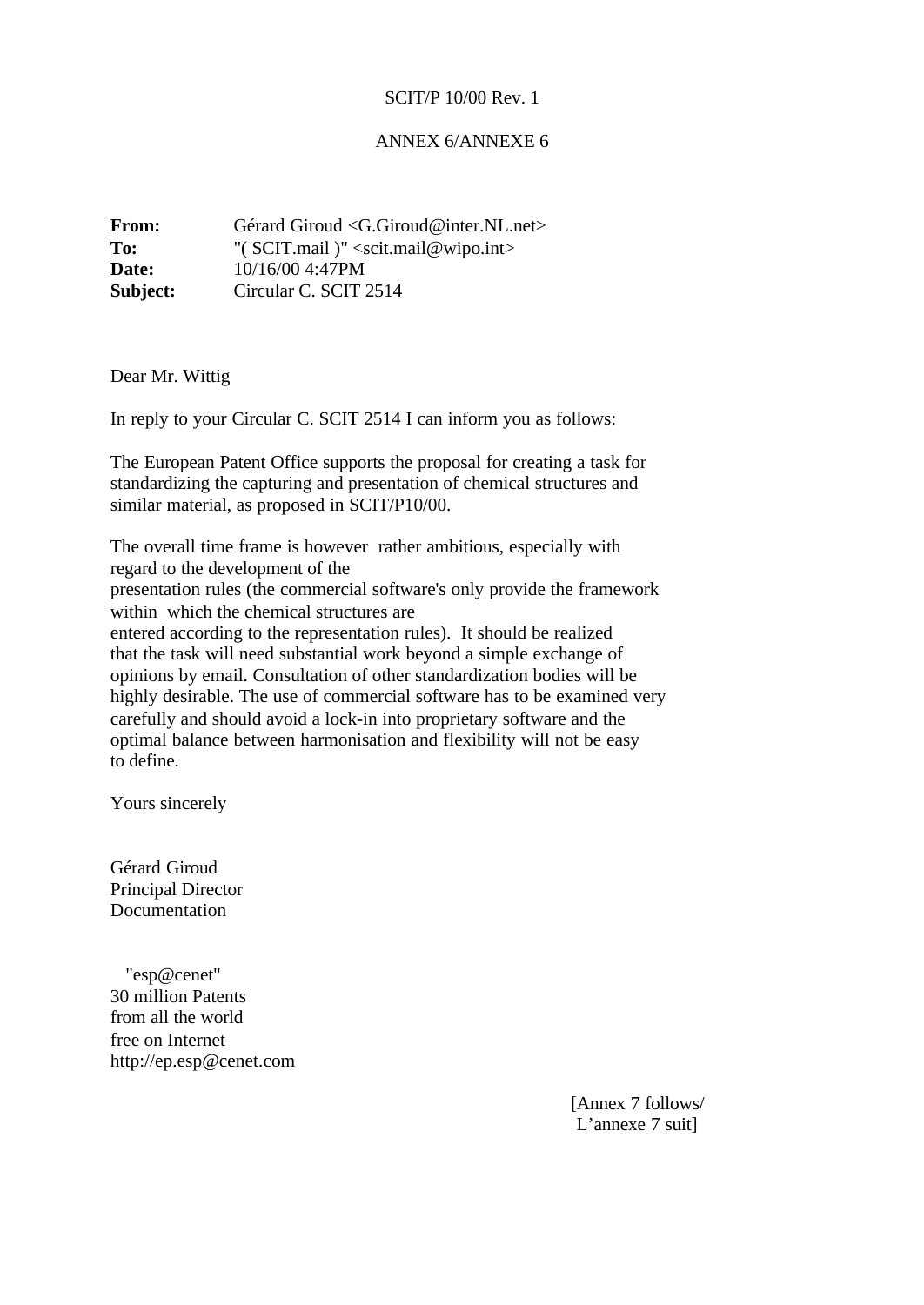## ANNEX 7/ANNEXE 7

| From:    | "josip" < josip.skvorc@patent.tel.hr>                      |
|----------|------------------------------------------------------------|
| To:      | $\le$ scit.mail@wipo.int>                                  |
| Date:    | 10/17/00 2:41PM                                            |
| Subject: | Presentation of chemical formulae in patent specifications |

Dear Mr. Wittig,

Re.: C. SCIT 2514/03

We have the pleasure to inform you that the State Intellectual Property Office of the Republic of Croatia completely agrees with the suggestions offered by the International Bureau concerning the presentation of chemical formulae in patent specifications.

Sincerely yours,

Zlata Sladi\_, M. Sc. Head, Patent Examiners Section

With warm personal regards

Josip Skvorc

[Annex 8 follows/ L'annexe 8 suit]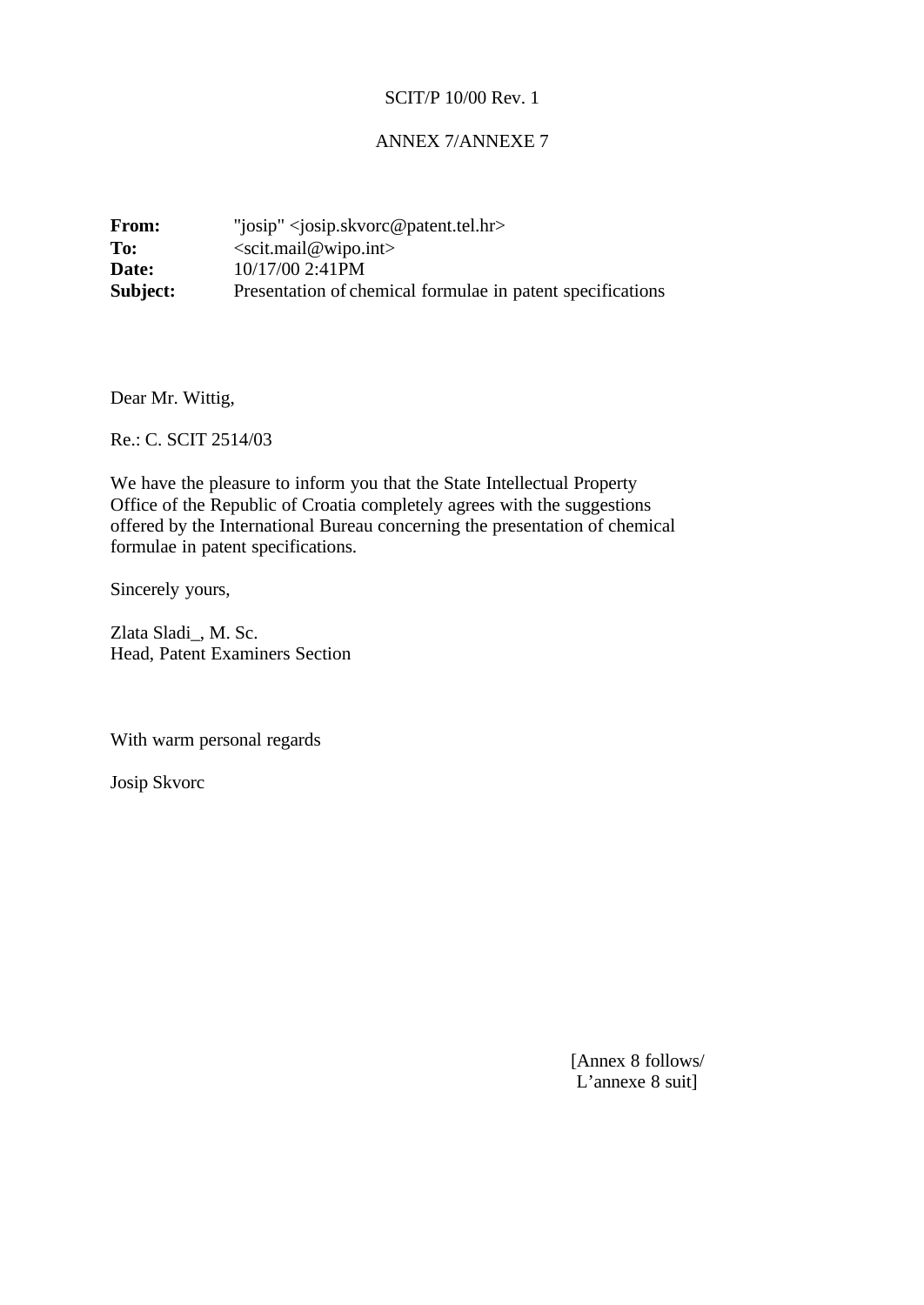#### ANNEX 8/ANNEXE 8



КЫРГЫЗ РЕСПУБЛИКАСЫНЫН ӨКМӨТҮНҮН АЛДЫНДАГЫ ИНТЕЛЛЕКТУАЛДЫК МЕНЧИК БОЮНЧА МАМЛЕКЕТТИК АГЕНТСТВОСУ ГОСУДАРСТВЕННОЕ АГЕНТСТВО ИНТЕЛЛЕКТУАЛЬНОЙ СОБСТВЕННОСТИ ПРИ ПРАВИТЕЛЬСТВЕ КЫРГЫЗСКОЙ РЕСПУБЛИКИ STATE AGENCY OF INTELLECTUAL PROPERTY UNDER THE GOVERNMENT OF THE KYRGYZ REPUBLIC

**(КЫРГЫЗПАТЕНТ)** 

Москва кечесу, 62 720021, Бишкек ш. Кыргыз Республикасы Ten: 996 (312) 68 08 19 Тел/факс: 996 (312) 68 17 03 kyrgyzpatent@infotel.kg

-18-10 2000

ул. Московская, 62 .<br>720021, Бишкек, Кыргызская Республика Ten: 996 (312) 68 08 19 Тел/факс: 996 (312) 68 17 03 kyrgyzpatent@infotel.kg 01, リマリエ

62. Moskovskova Street 720021, Bishkek, Kyrgyz Republic Tel: 996 (312) 68 08 19 Tel/fax: 996 (312) 68 17.03 kyrgyzpatent@infotel.kg

Mr. Klaus-Peter Wittig Deputy Director **Inter-Office Information Services** WIPO, Geneva

#### Dear Mr. Wittig,

In reply to your Circular C.SCIT 2514/03 of September 15, 2000 we inform you that State Agency of Intellectual Property under the Government of the Kyrgyz Republic (Kyrgyzpatent) completely support proposal to create Working Croup for resolution of issues related to presentation of chemical formulae in patent specifications as well as to develop draft WIPO standard. Undoubtedly, if such WIPO technical standard will be approved, it would facilitate information search process.

Sincerely vours.

Roman O. Omorov Director

р.с. 20020013573 в ГОПУ "Кыргызпромстройбанк" МФО 330103328 ИНН 01506199310061

 $* 002141$ 

[Annex 9 follows/ L'annexe 9 suit]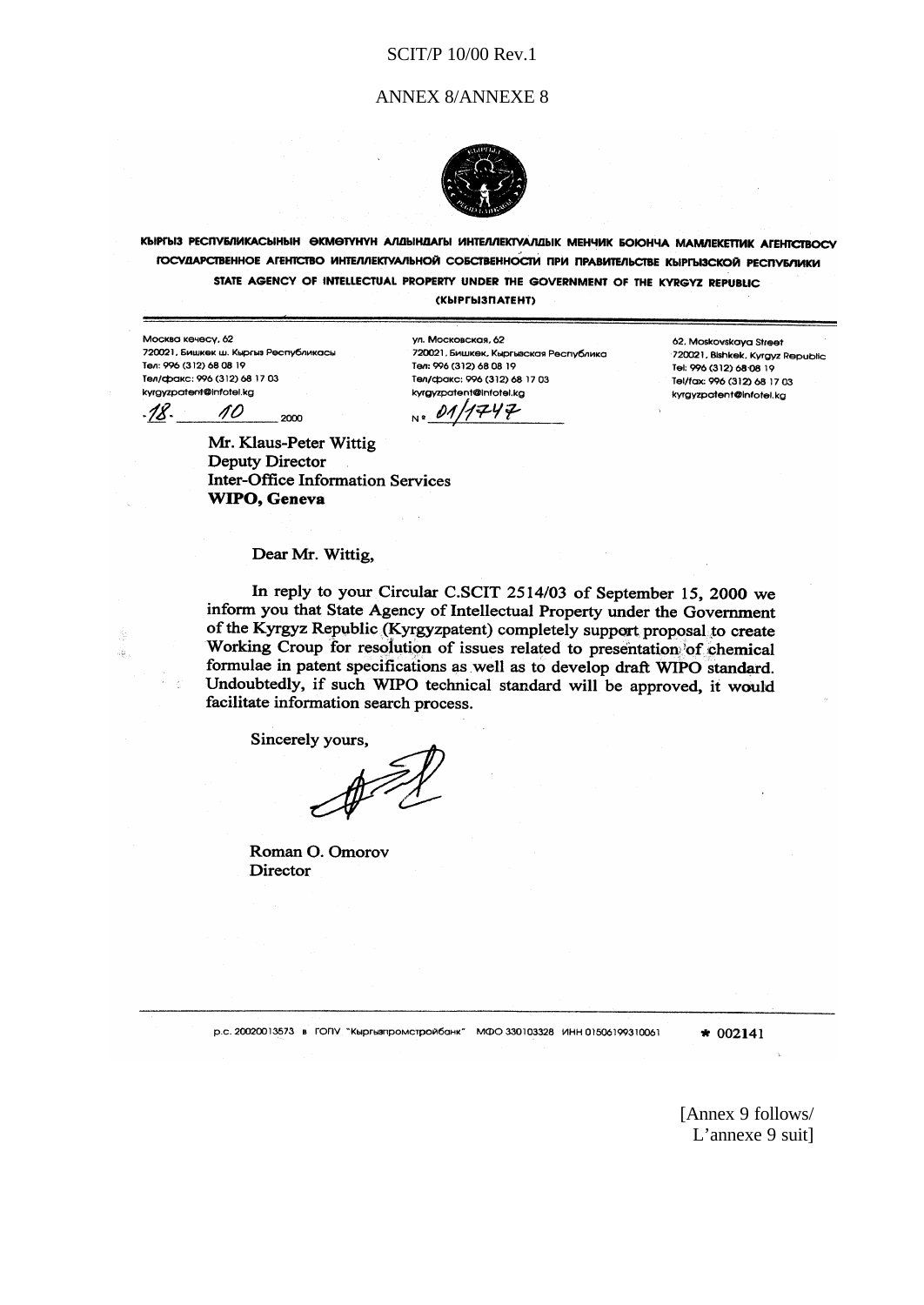## ANNEX 9/ANNEXE 9

**From:** "tmpatent" <tmpatent@online.tm> To: <scit.mail@wipo.int> **Date:** 10/19/00 2:50PM **Subject:** (Turkmenpatent) C. SCIT 2514/03

Mr. Klaus-Peter Witting Deputy Director Inter-Office Information Services

In response to WIPO Circular C. SCIT 2514/03 of September 15, 2000 we send you our comments: we support the proposal of the International Bureau concerning the subject matter of the elaboration of rules and the transforming of those rules into a WIPO technical standard for use by offices for the presentation and capturing of complex-work-unit data contained in patent spesifications.

Thank you for your cooperation.

Sincerely yours

Head of Department of Examination Inventions and Industrial Designs G. Khommadov.

> [Annex 10 follows/ L'annexe 10 suit]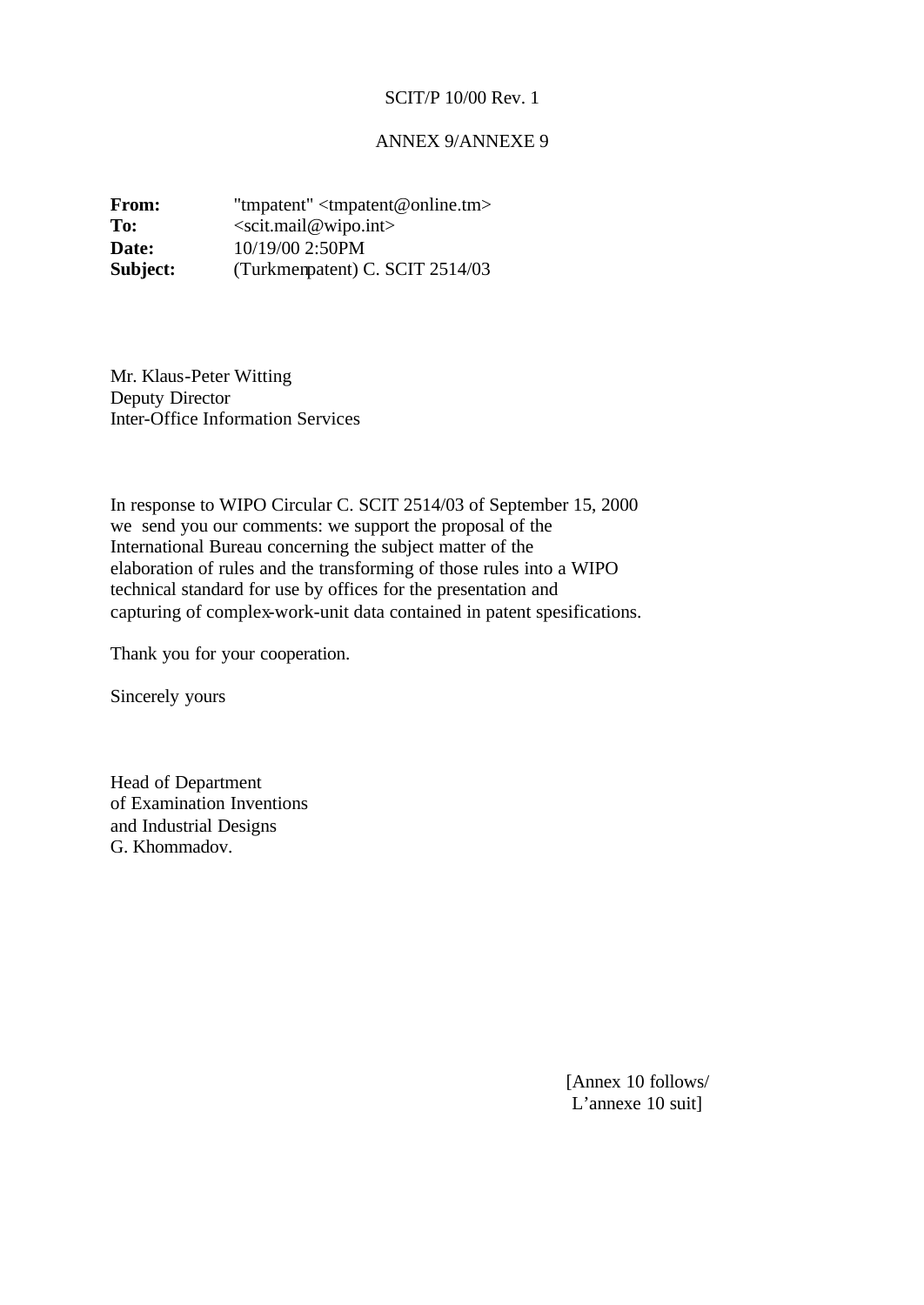## ANNEX 10/ANNEXE 10

**From: INPI Argentina <ernym@LatinMail.com>** To: <scit.mail@wipo.int> **Date:** 10/23/00 4:03PM **Subject:** Circular SCIT 2514

Sr. Klaus-Peter Wittig Director Adjunto Servicios de Informacion Interoficinas **OMPI** 

De mi consideracion:

En respuesta a la Circular SCIT 2514, tengo el agrado de dirigirme a Ud. a fin de manifestarle nuestro interes en toda mejora que pueda realizarse en los sistemas de recuperacion de informacion compleja, en particular de estructuras quimicas, de modo de facilitar las tareas de busquedas de antecedentes de documentos de patentes.

Ello es especialmente importante en virtud de la utilizacion, ya casi excluyente, de sistemas electronicos (CD ROM, DVD ROM, bases de datos en redes internas y en Internet) para la administracion de la informacion de patentes.

Aprovecho la oportunidad para saludarle muy atentamente.

Ernesto Machicote Jefe del Departamento de Informacion Tecnologica Instituto Nacional de la Propiedad Industrial Argentina

http://www.latinmail.com. Gratuito, latino y en español.

\_\_\_\_\_\_\_\_\_\_\_\_\_\_\_\_\_\_\_\_\_\_\_\_\_\_\_\_\_\_\_\_\_\_\_\_\_\_\_\_\_\_\_\_\_\_\_\_\_\_\_\_\_\_\_\_\_

[Annex 11 follows/ L'annexe 11 suit]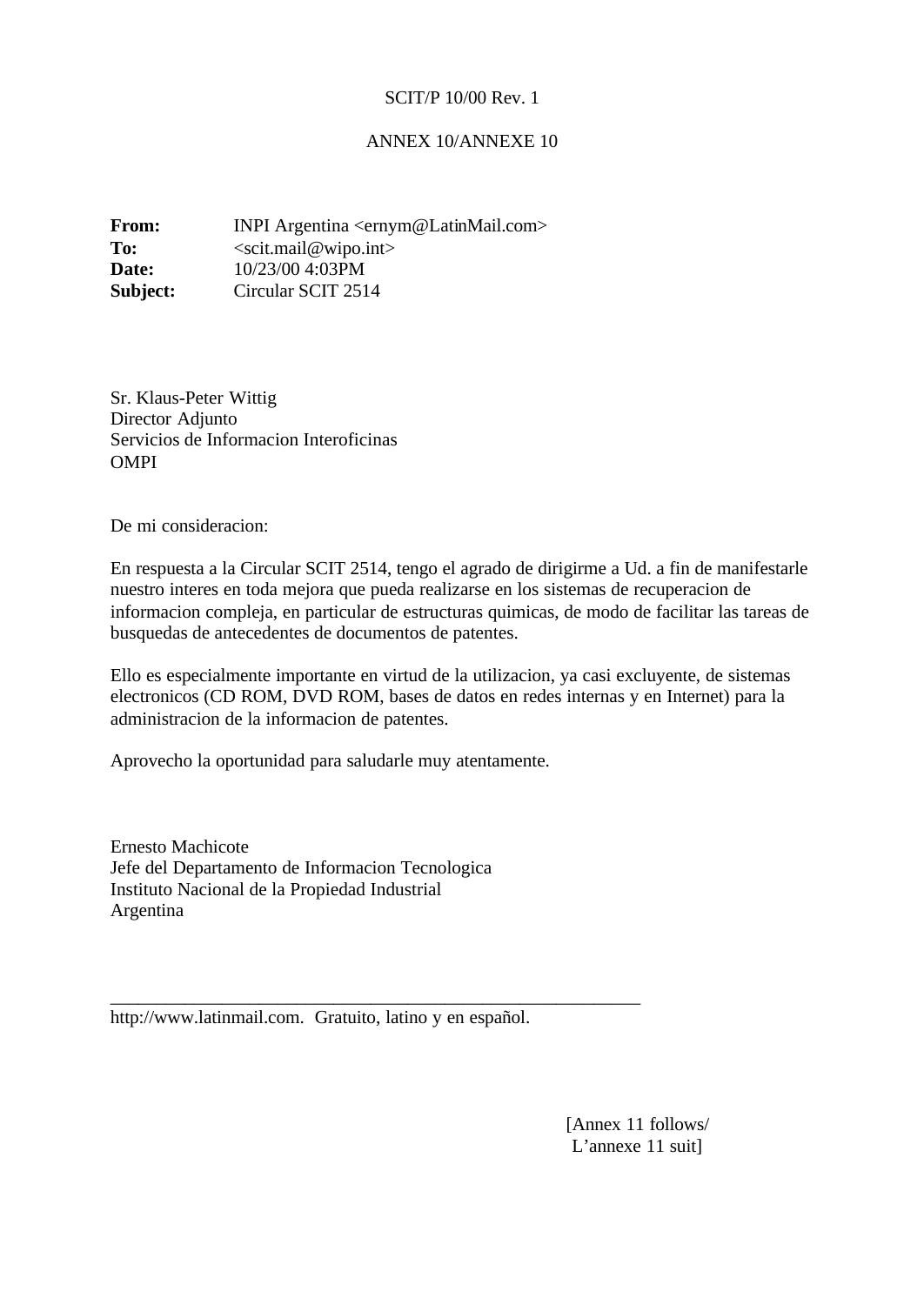## ANNEX 11/ANNEXE 11

**From:** "Departament Informatyki" <dep\_informat@uprp.pl> To: "Klaus-Peter Wittig" <scit.mail@wipo.int> **Date:** 10/23/00 3:48PM **Subject: C.SCIT 2514/03** 

re.Presentation of chemical formulae in patent specifications

Dear Mr.Wittig,

The Patent Office of the Republic of Poland does not submit any comments to the project SCIT/ P10 / 00 as proposed by the Industrial Property Office of the Czech Republic.

Yours sincerely,

Roman Kobus Director General Patent Office of the Republic of Poland

> [Annex 12 follows/ L'annexe 12 suit]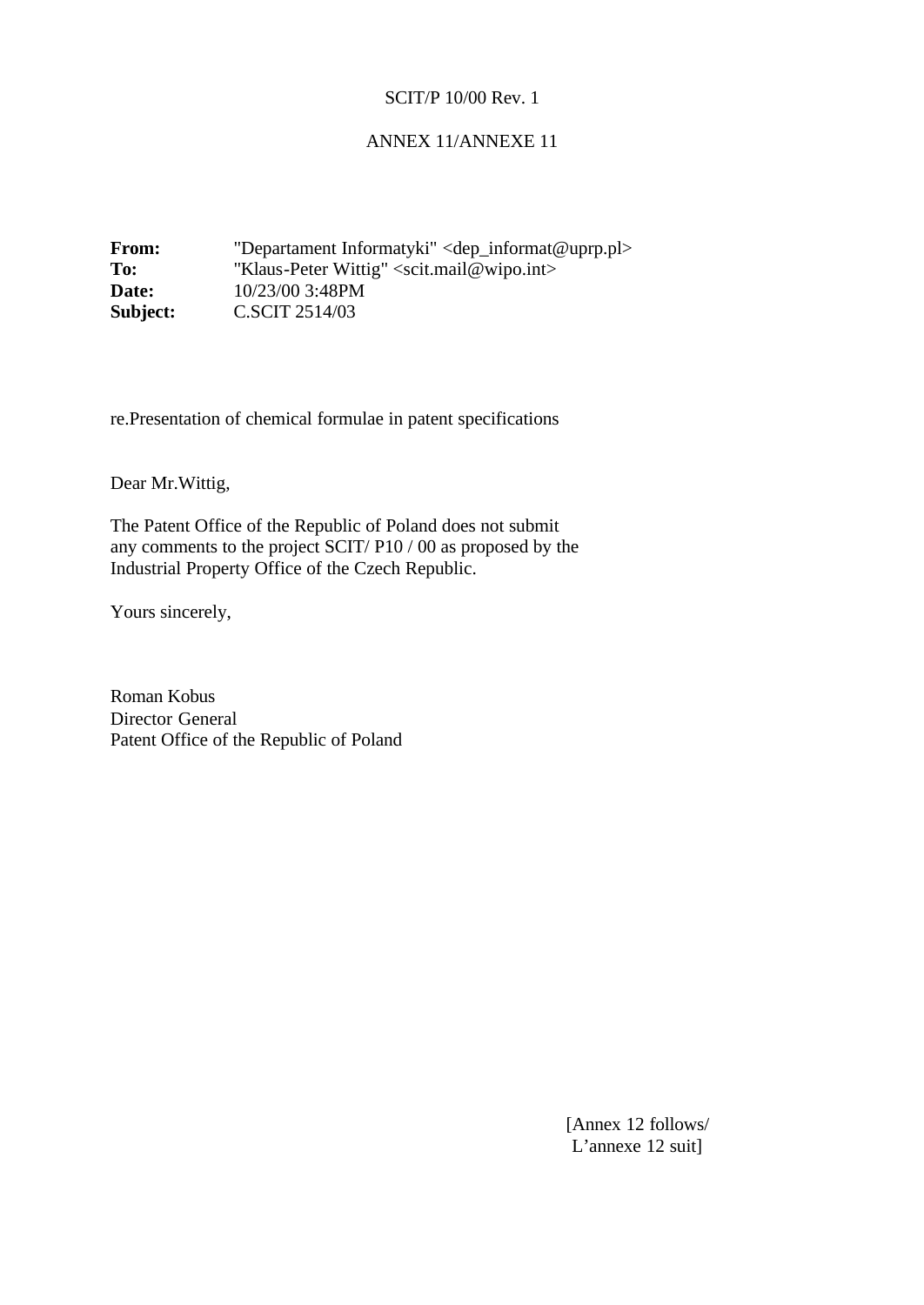## ANNEX 12/ANNEXE 12



BUNDESMINISTERIUM FÜR VERKEHR, INNOVATION UND **TECHNOLOGIE** Oberste Behörde für den gewerblichen Rechtsschutz A-1014 Wien, Kohlmarkt 8-10 1397-GR/2000

Vienna, October 24, 2000 Telefon (01) 534 24-0 Telefax (01) 534 24-520 DVR:0078018 ReferentIn: HR Dr.phil. E. Gronau DW: 320

Mr. Klaus-Peter **W I T T I G** Deputy Director Inter-Office Information Services **WIPO** 34, chemin des Colombettes CH-1211 Genève 20

Re.: Presentation of chemical formulae in patent specifications

Dear Deputy Director,

In reply to your Circular 2514 of September 15, 2000, I would like to inform you as follows:

The Austrian Patent Office supports the proposal for the creation of a new task for presenting and capturing complex data units like chemical and mathematical formulae in patent specifications within the Working Program of SCIT, which probably would be an improvement in current search practices in this technical area.

The elaboration of a new standard would have to take into account the work already carried out by other organizations providing intellectual property information, mainly in electronic form. However, to make such a standardization work actually effective, it must be assured that such rules would be applied by all parties concerned. Accordingly, a close cooperation with commercial database providers and other standardization authorities like Derwent or the International Union of Pure and Applied Chemistry (IUPAC) seems indispensable. Just before deciding on and starting with such a standardizing work, it should be investigated if these organizations were willing and in the position to apply such on an international level established rules.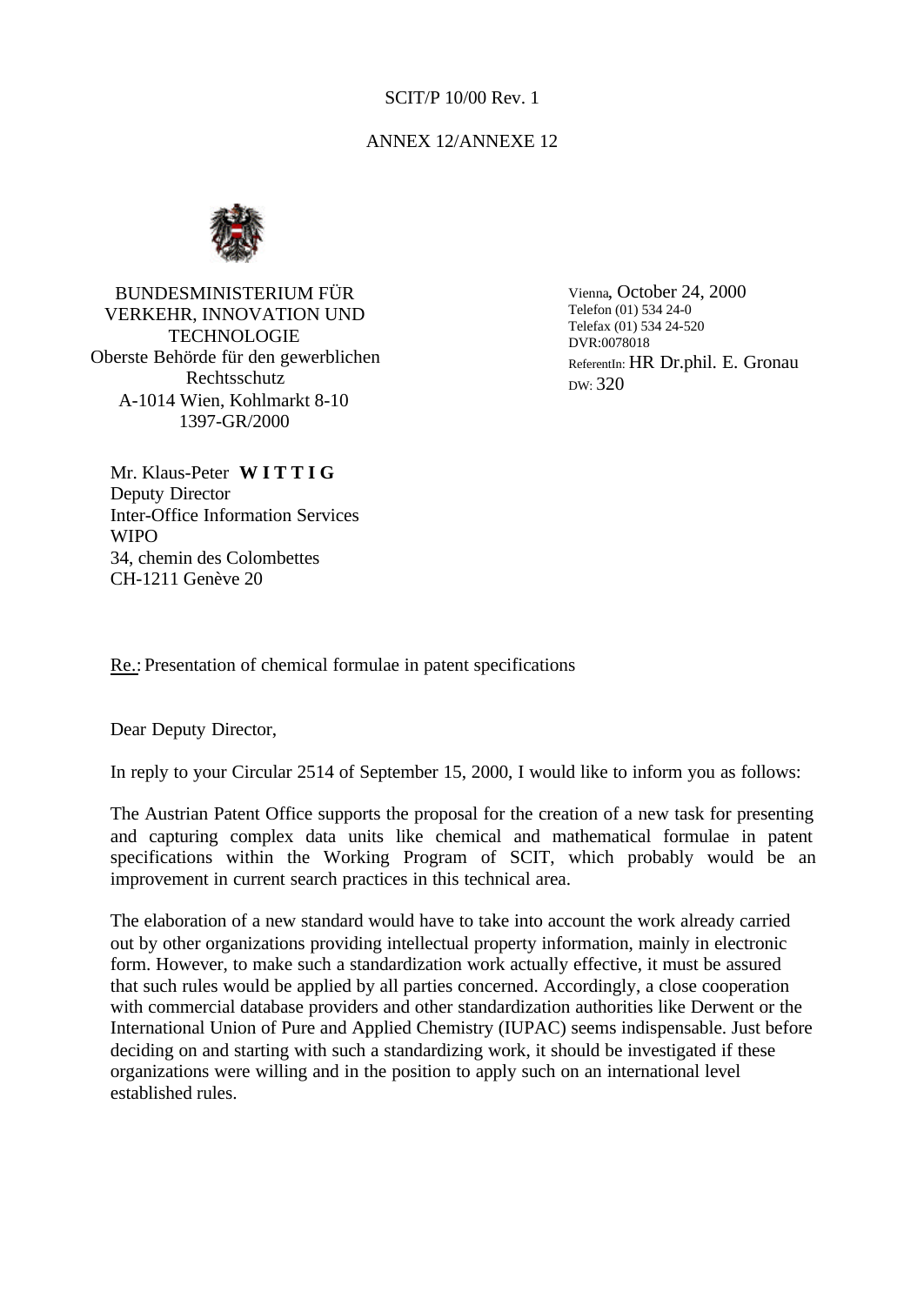# SCIT/P 10/00 Rev. 1 Annex 12/Annexe 12 page 2

In the light of the current discussion on the restructuring of SCIT the proposed time frame for the elaboration of a new WIPO standard appears rather ambitious since it is yet not clear to which body/working group this task would be allotted.

Furthermore, we also believe that Commercial-off-the-Shelf products could only serve as a basis and more sophisticated technical tools needed to be developed.

Yours sincerely,

# **i.A. HR Dr. E. Gronau**

Head Of Technical Department Xi Austrian Patent Office

> [Annex 13 follows/ L'annexe 13 suit]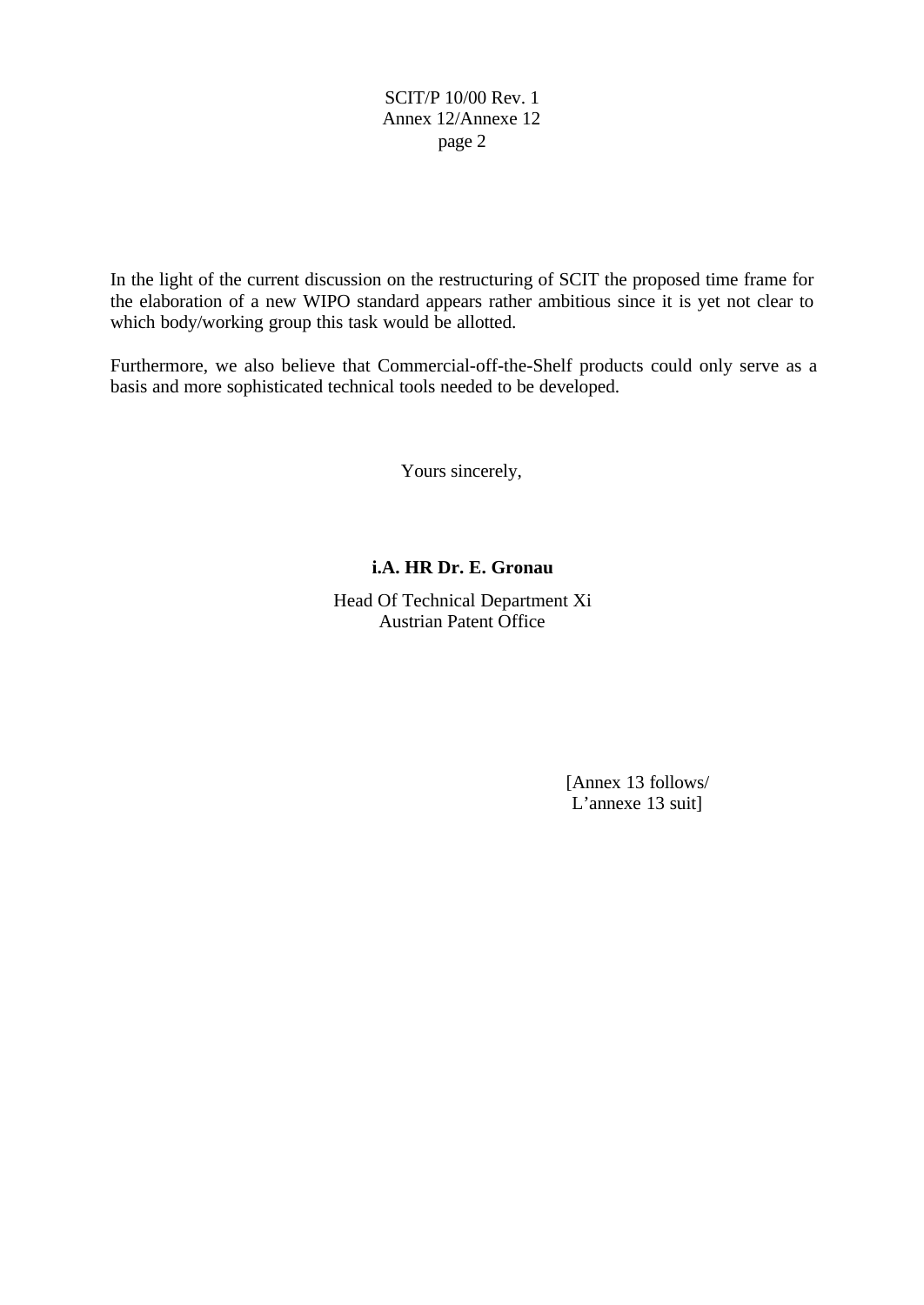## ANNEX 13/ANNEXE 13

**From:** otd32 <otd32@rupto.ru> To: <scit.mail@wipo.int> **Date:** 10/26/00 1:03PM **Subject:** C.SCIT 2514/03

Klaus-Peter Wittig Deputy Director Inter-Office Information Services

Dear Mr. Klaus-Peter Wittig,

Thank you for your letter from 15 of September.

The WIPO proposals presented in the Circular C.SCIT 2514/03 relating to the presentation of chemical formulae in patent specifications are very interesting for us.

We consider the problem of standardizing the presentation of chemical formulae in patent specifications which has been posed in the Circular very important and actual both from the point of view of drawing up of applications for inventions in the field of chemistry and publication thereof and also from the point of view of searching for chemical structures, in particular, in computer databases.

We have no objections in respect of the time frame established for elaborating of appropriate Standard, but it seems rather intensive. In our opinion, the complexity of the task set can result in non-compliance with the time frame.

Best regards

A. Gvinepadze

Deputy Director on Information Technologies of the Federal Institute of Industrial Property Russian Agency for Patents and Trademarks

> [Annex 14 follows/ L'annexe 14 suit]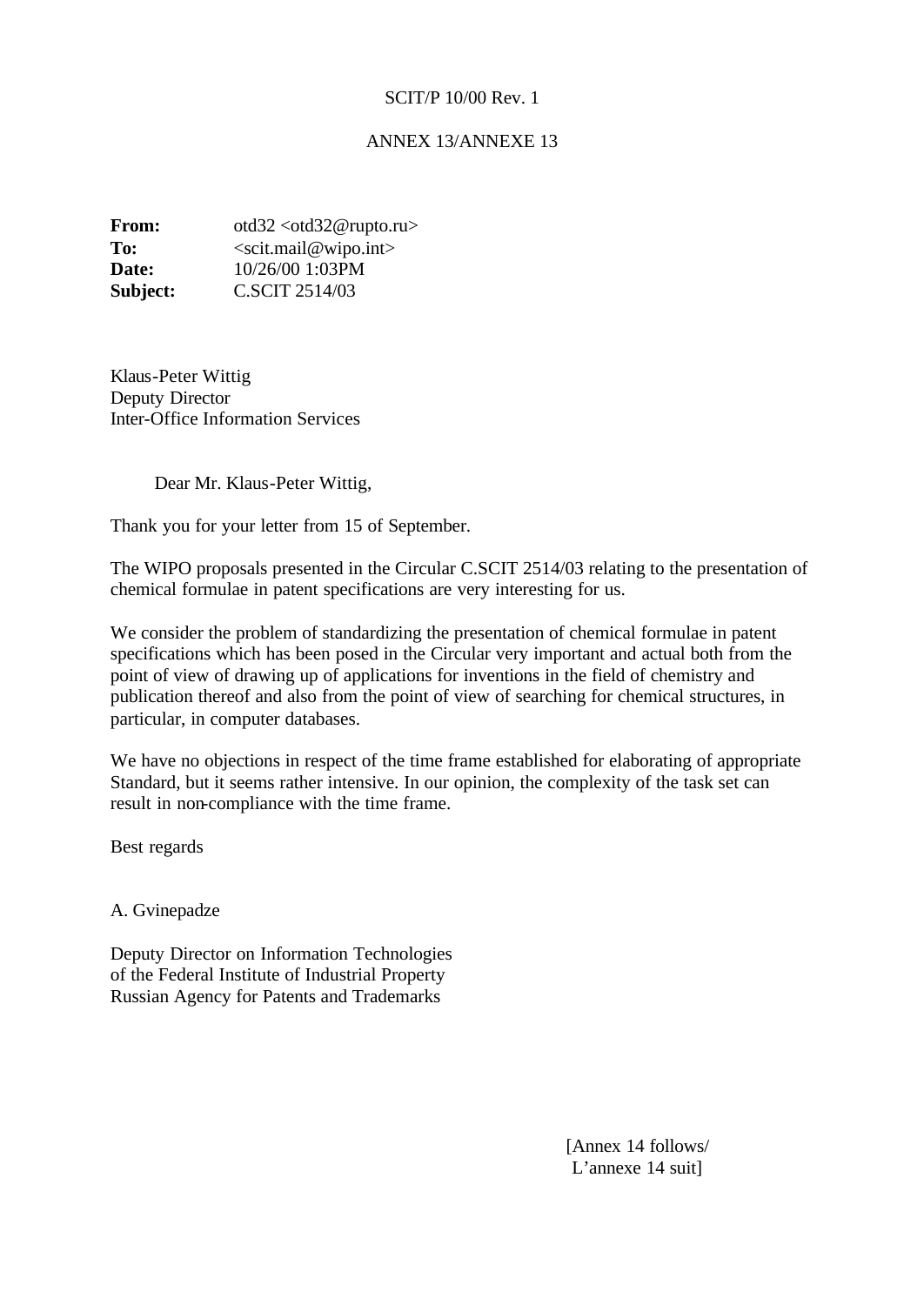## ANNEX 14/ANNEXE 14

**From:** "Mâra Rozenblate" <mara@lrpv.lv> To: <scit.mail@wipo.int> **Date:** 10/27/00 2:36PM **Subject:** SCIT/P10/00

Dear Mr. Wittig,

the Patent Office of the Republic of Latvia would appreciate very much a possibility to search chemical formulas and other complex-work-unit data in patent specifications and support the proposal of the Czech Republic to create such possibility by WIPO.

Mara Rozenblate, Head of PCT Sector, Latvian Patent Office

> [Annex 15 follows/ L'annexe 15 suit]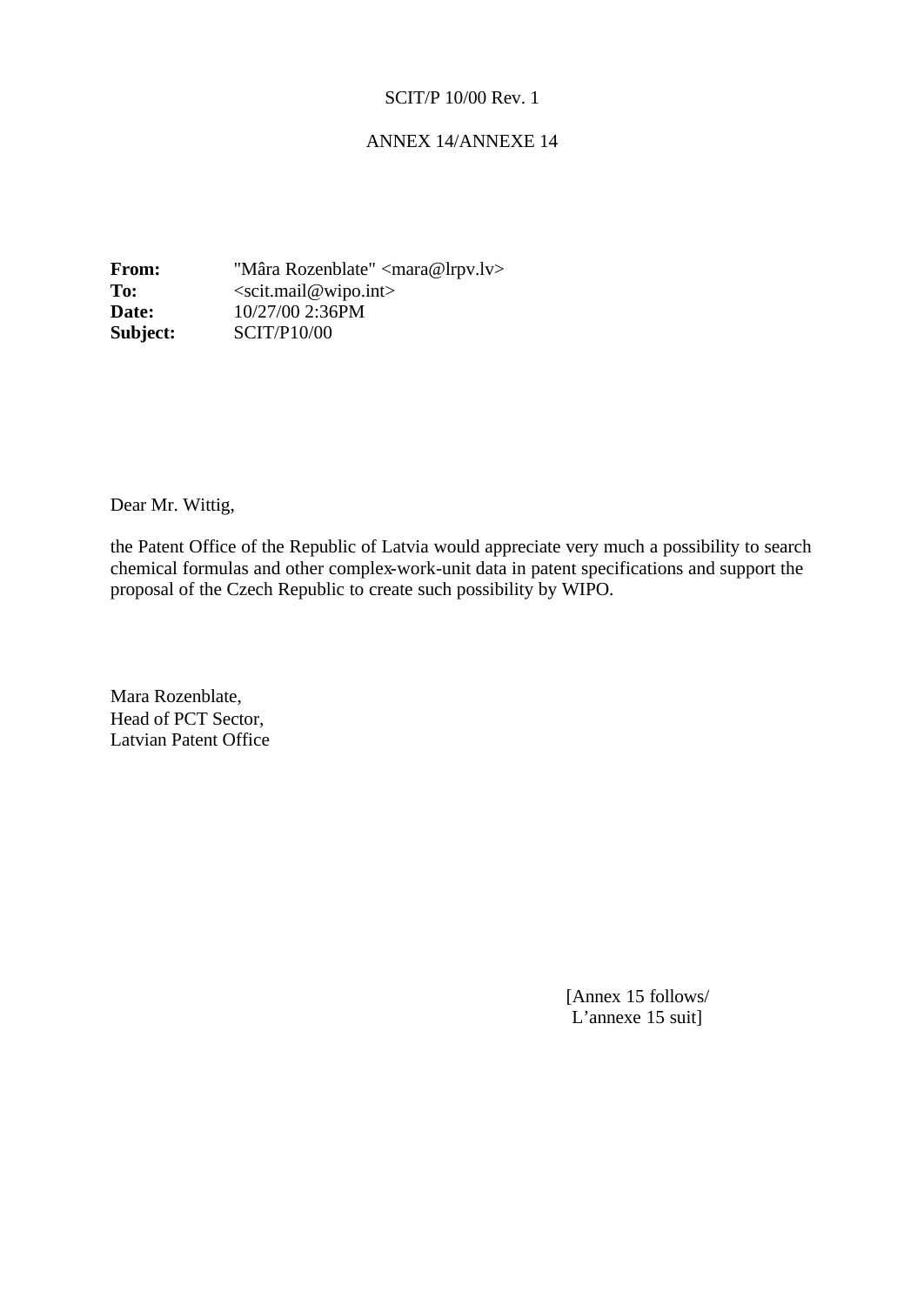## ANNEX 15/ANNEXE 15

**From:** "Maria Cernobrovciuc" <maria@agepi.md> **To:** <scit.mail@wipo.int> **Date:** 10/27/00 12:24PM **Subject:** Working Paper on chemical formulae

Dear Mr. Wittig,

Thank you very much for your letter of September 15, 2000, informing us on the presentation of chemical formulae in patent specifications.

The examination of the working paper gave rise to no comments or suggestions on our behalf as they are as exhaustive as possible.

Thank once more for you assistance in this matter.

Sincerely yours,

Eugen Stashkov Director General

> [Annex 16 follows/ L'annexe 16 suit]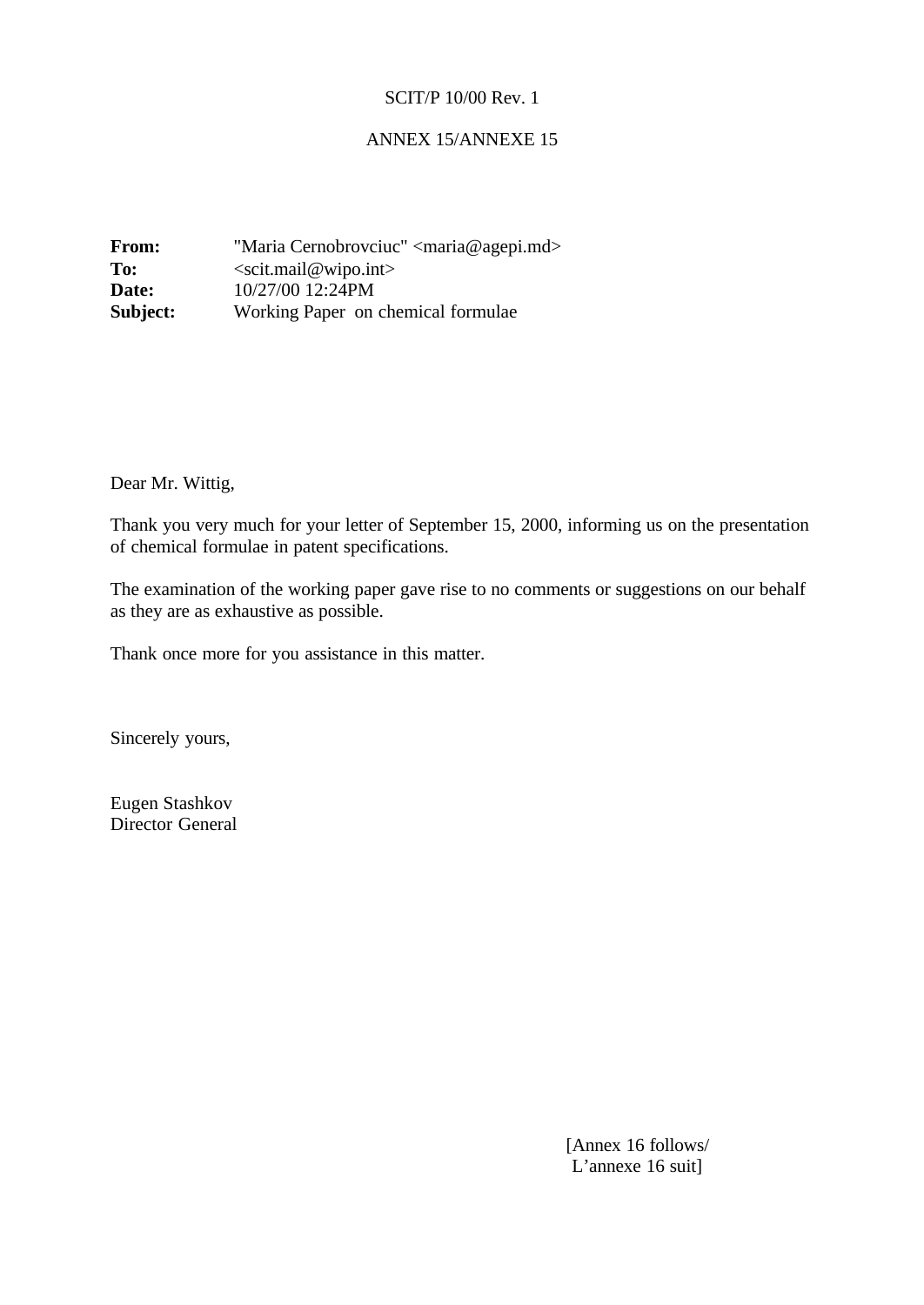#### ANNEX 16/ANNEXE 16

**From:** Siep de Vries <siep.de.vries@bie.minez.nl> **To:** "'SCIT'" <scit.mail@wipo.int> **Date:** 10/27/00 3:56PM **Subject:** Circular SCIT 2514/03

## NETHERLANDS INDUSTRIAL PROPERTY OFFICE

date: October 27, 2000 subject: Circular SCIT 2514/03

Dear Mr. Wittig,

With relation to the circular SCIT 2514/03 of September 15, 2000, the Netherlands Industrial Property Office herewith forwards to you some remarks concerning Annex 1 of project file SCIT/P 10/00. Said remarks are contained in an annex following this letter.

Yours sincerely,

S. de Vries Head, Chemical Division Netherlands Industrial Property Office

NL Remarks with relation to annex 1 of project file SCIT/P 10/00

1) NL does agree with the International Bureau that the start of vital projects in the area of electronic communication should not be delayed because of discussions concerning the working methods of SCIT and its Working Groups.

2) However, is the project for which the project file SCIT/P 10/00 has been created, really a vital project at the moment? To NL such seems rather unlikely. The original proposal made by CZ was in our understanding not too well received. But it raised some related interest. As indicated neatly in paragraphs 2 and 3 of annex 1 to the project file "a need was identified to study the possibility of making available for search purposes, in character-coded format, of complex work units". In connection therewith a paper was requested "which could serve as a basis for the Plenary to define the problem to be addressed".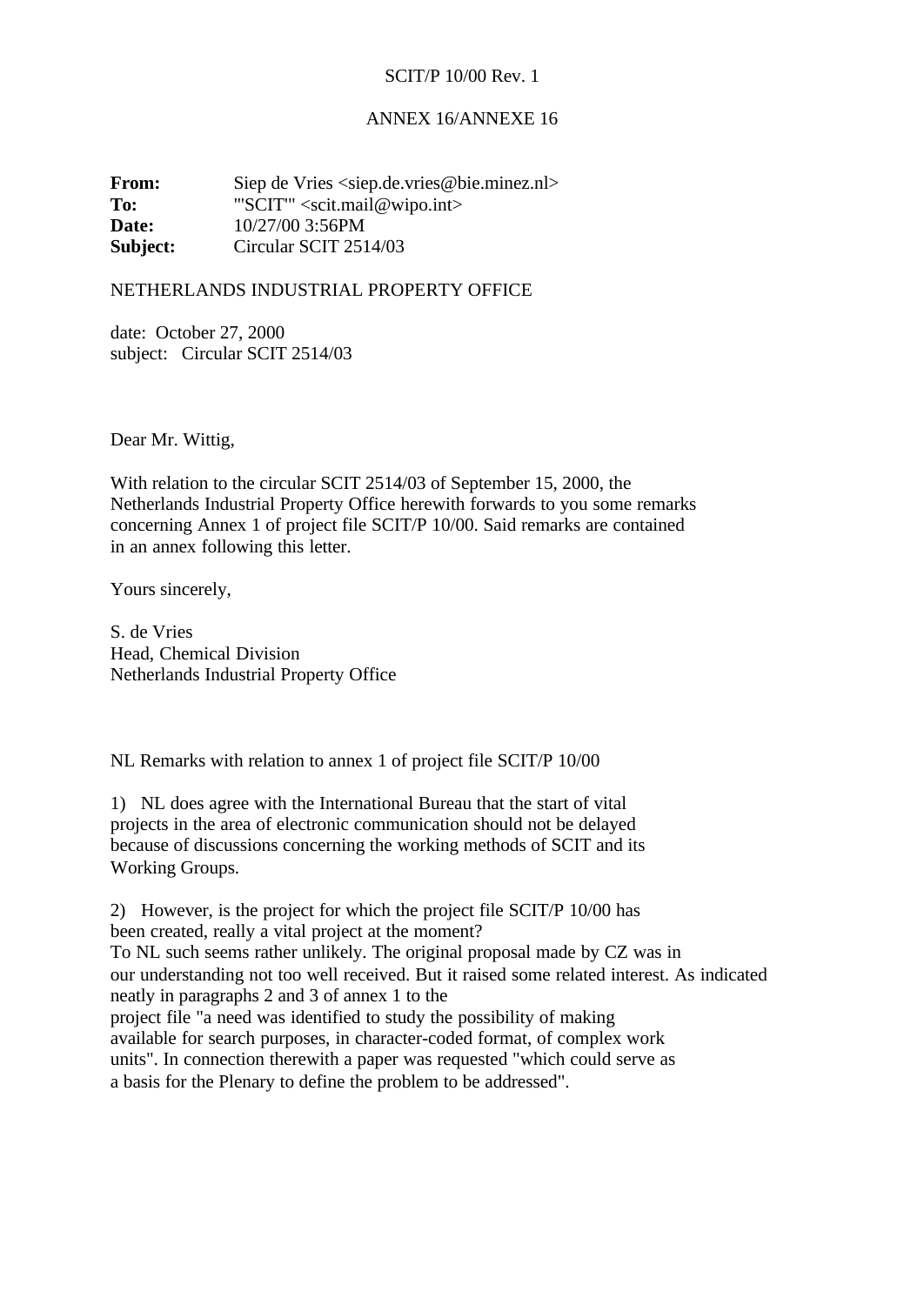3) Had there indeed been an urgent need for provisions concerning the making available for search purposes, in character-coded format, of complex work units, Offices would - in the opinion of NL - not have waited for a somewhat related proposal to come up, but would have filed a proposal themselves, at least already containing an identification of the problem to be addressed.

Since such did not occur, NL sees no reason to give the proposed project any preference to priority tasks of SCIT on which, though already defined, no work has started yet.

4) Furthermore NL would like to reemphasize its position taken during SCIT/5 and reflected in paragraphs 55 and 83 of document SCIT/5/10. Rather than spending the limited amount of resources available to "problems" for which already useful solutions are available, be it from commercial operators, NL sees a growing need for standardization in the area of information retrieval from IPDL's. See also paragraphs 44 and 45 of document SCIT/5/10.

Earlier this year the Netherlands Industrial Property Office has decided to base its future library strategy on "connection" rather than "collection". Such strategy, however, will only be successful when standards can be agreed upon on how industrial property information can be made available electronically in a searchable and in a downloable form, enabling other Offices to provide this information and its assets to their customers in an integrated manner.

5) NL therefore is not in favour of starting already the suggested project about the presentation of chemical formulae in patent documents (project file SCIT/P 10/00).

Nevertheless NL would like to indicate that in its opinion the time schedule proposed in paragraph 11 of annex 1 to the project file, seems highly optimistic. The problem to be solved has not been defined yet. Neither has for obvious reasons - the most appropriate solution and the most suitable COTS - see paragraph 6 of annex 1 to the project file - to support that solution. Furthermore no form of testing is foreseen whether the results obtained by the solution created are in agreement with the set requirements.

**CC:** "Dir. Secretariaat" <dirsec@bie.minez.nl>

[Annex 17 follows/ L'annexe 17 suit]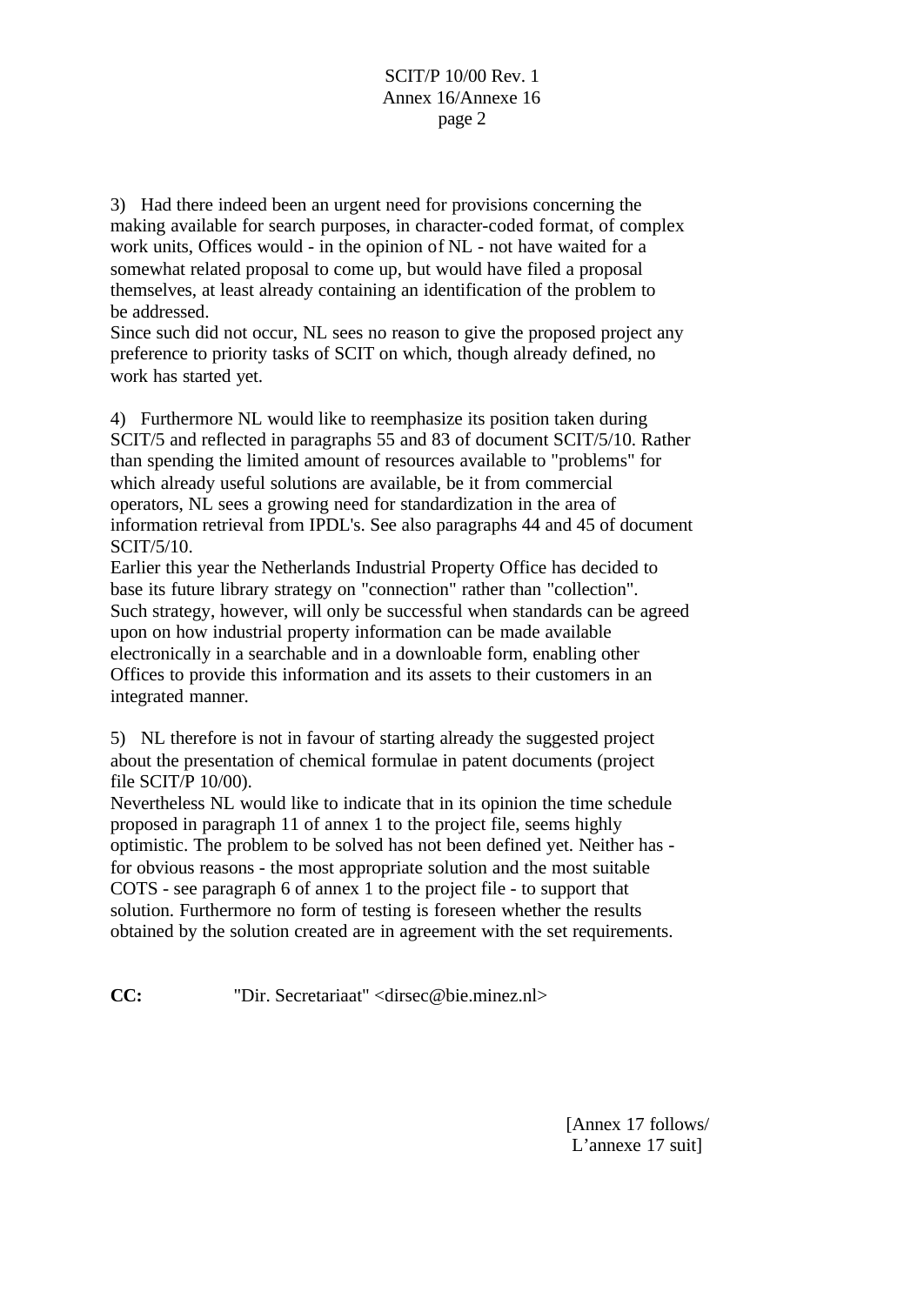#### ANNEX 17/ANNEXE 17



Ref.  $125$  DPTB/00

Alger, le 29 octobre 2000

**Monsieur Klaus-Peter Wittig Directeur** adioint **Service d'information Interoffices** Organisation Mondiale de la Propriété Intellectuelle (OMPI) 34, Chemin des Colombettes 1211 - GENEVE 20

Objet : Présentation des formules chimiques dans les descriptions de brevet Votre circulaire C. SCIT 2514/03

Monsieur.

J'ai l'honneur de faire suite à votre lettre du 15 septembre 2000, par laquelle vous me faites parvenir un document de travail portant sur la présentation des formules chimiques dans les descriptions de brevet référencé SCIT/P/10/00.

Nous avons bien pris connaissance de son comenu qui ne soulève aucune observation de notre part et vous fais donc part de notre accord pour les propositions qui y sont faites.

Je vous d'agréer, Monsieur, l'expression de mes salutations distinguées.



المسوان : 42 ، شبارع العبريي بن مهيستي ـ الطايق الغالبت ـ ص.ب.: 403 ـ الجنزالبر Adresse : 42, Rue Larbi Ben M'Hidi - 3ème étage - BP 403 - Alger Q2) 73.55.81/73.96.44 : (Fax) مس (02) 73.55.81/73.96.44 (02) 73.23.58/73.60.84 : (Tél) (02) 73.23.58/73.60.84 Web: www.inapi.org E-mail: info@inapi.org

29/10 '00 DIM 08:52 [N° TX/RX 7502]

[Annex 18 follows/ L'annexe 18 suit]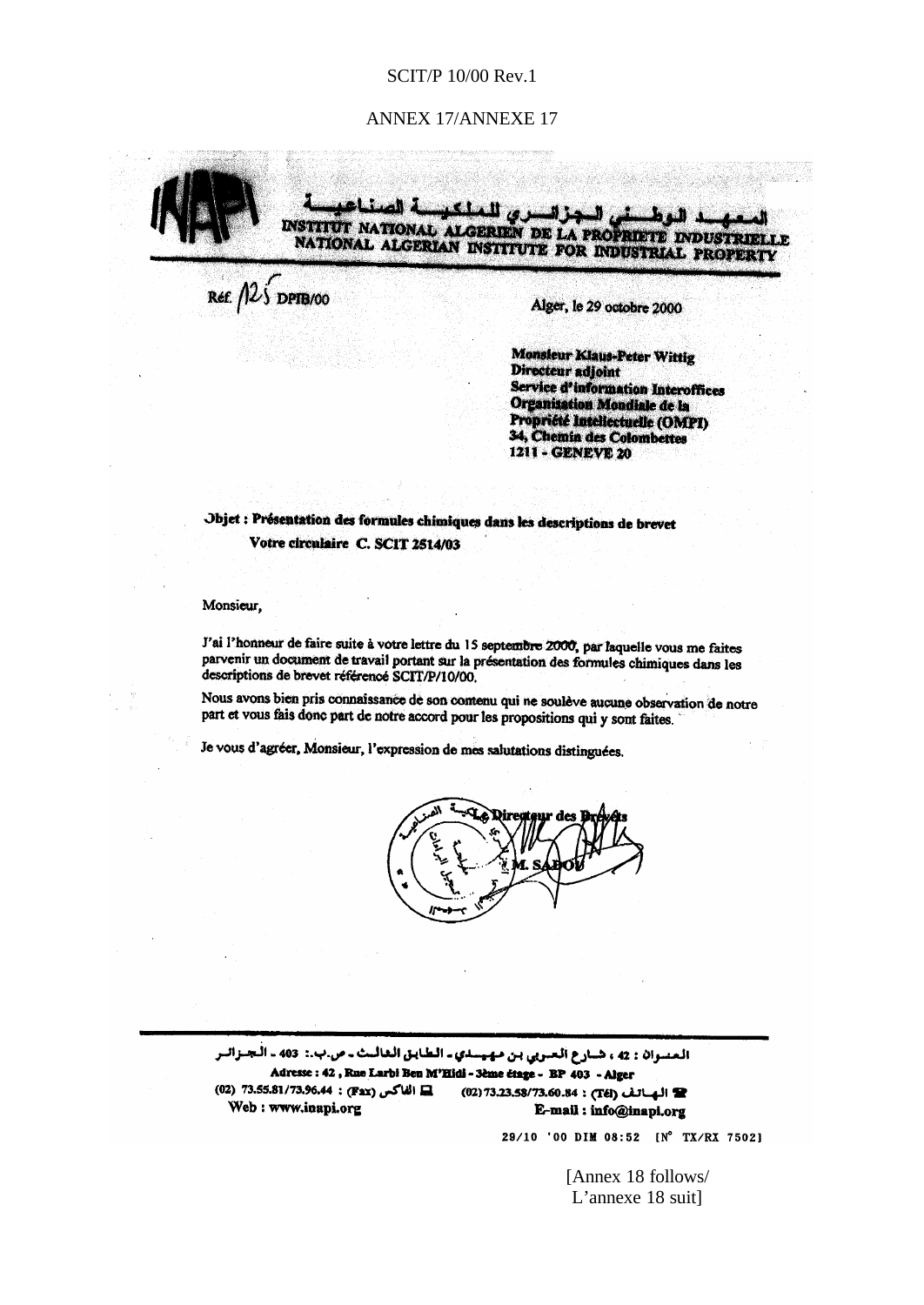### ANNEX 18/ANNEXE 18

**From:** "Poli Bakalova" <pbakalova@bpo.bg> To: <scit.mail@wipo.int> **Date:** 10/30/00 2:35PM **Subject:** C.SCIT 2514/03 of Sept.15, 2000

Mr. Klaus-Peter Wittig Deputy Director Inter-Office Information Services

Dear Mr. Wittig,

In reply to your Circular letter C.SCIT 2514/03 of September 15, 2000 I would like to express our conviction that the considering of the presentation of chemical formulae in patent specifications is timely and necessary. We approve the proposed paper SCIT/P10/00 Annex 1 and the provisional time frame for developing the task.

Sincerely yours,

Anna Nenova **Director** IP Information and Documentation Bulgarian Patent Office

> [Annex 19 follows/ L'annexe 19 suit]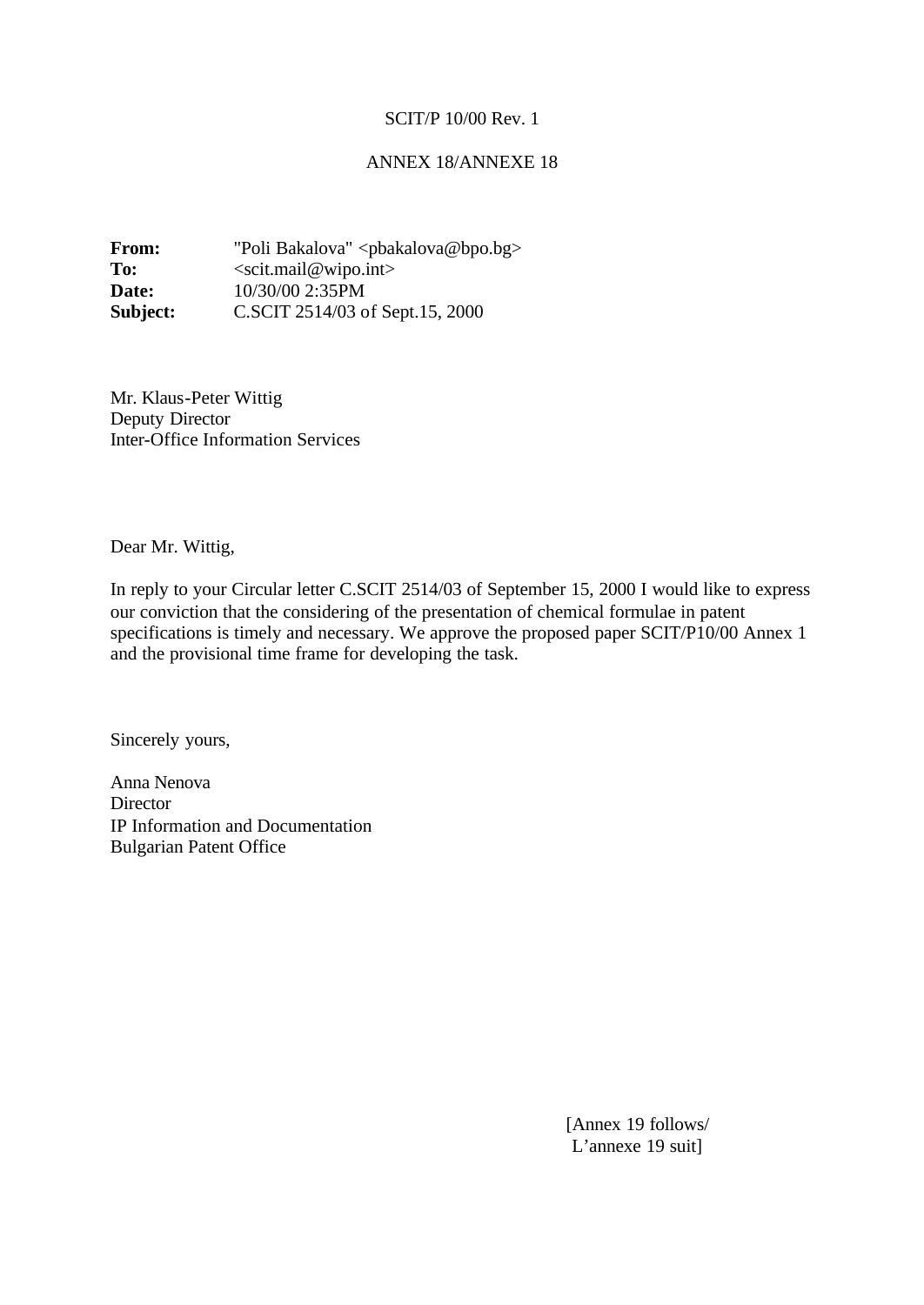## ANNEX 19/ANNEXE 19

**From:** <Piche.Christine@ic.gc.ca> To: <scit.mail@wipo.int> **Date:** 10/30/00 9:51PM **Subject:** FW: project file SCIT/P10/00

In response to circular C.SCIT 2514 dated September 15, 2000, we have the following comments; Canada is in favor of creating a task in order to study ways and means that would facilitate electronic searching of complex work units. Perhaps a consultation with people working at Chemical Abstracts and the STN database would provide guidance as to whether the project is feasible.

Regards

Christine Piché (819)953-6652 PIRA, CIPO

> [Annex 20 follows/ L'annexe 20 suit]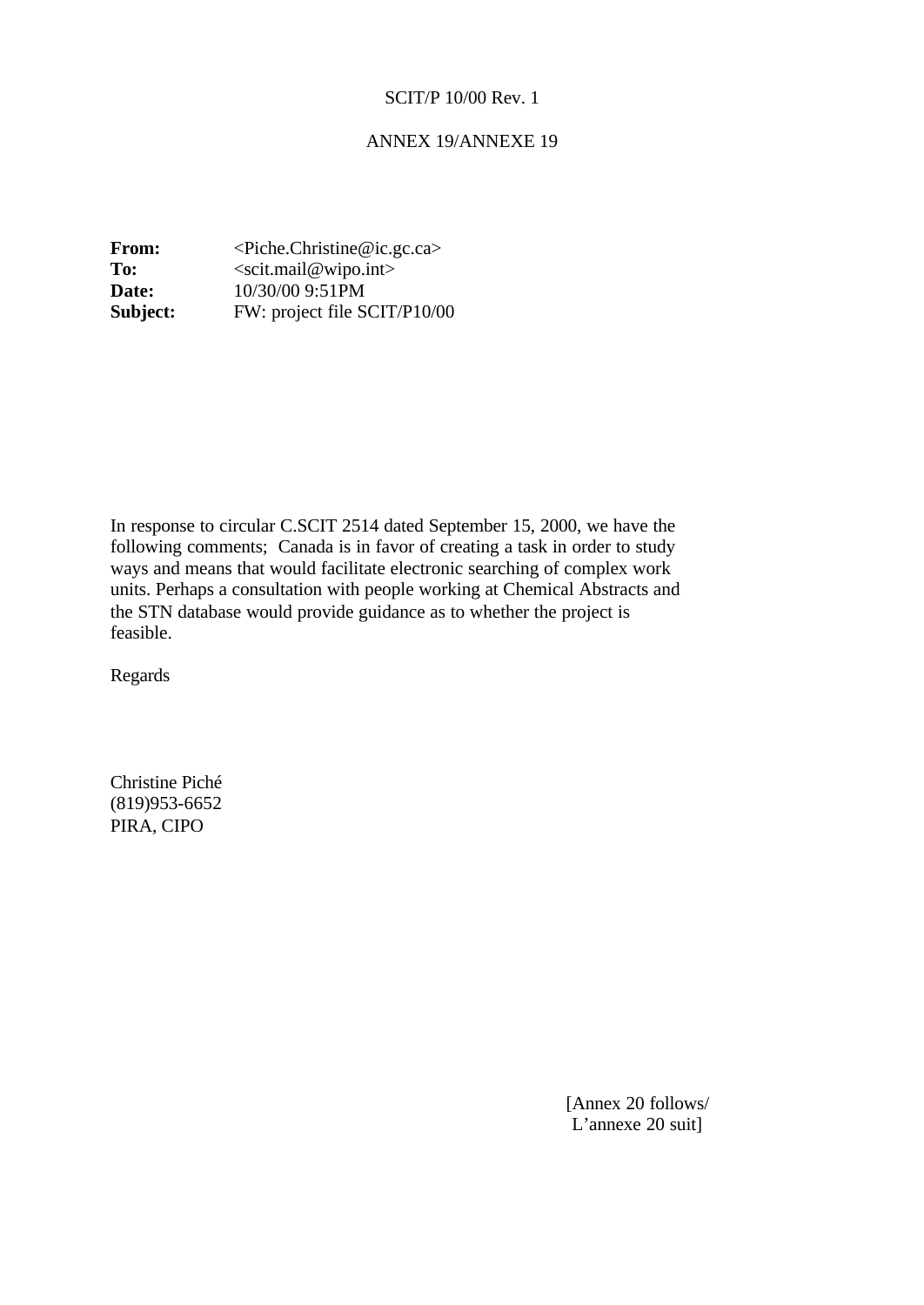## ANNEX 20/ANNEXE 20

| From:    | "Alexandre N. Grigoriev" <agrig@eapo.org></agrig@eapo.org> |
|----------|------------------------------------------------------------|
| To:      | $\le$ scit.mail@wipo.int>                                  |
| Date:    | 11/1/00 9:55AM                                             |
| Subject: | Re: C.SCIT 2514 15.09.2000                                 |

Dear Mr. Wittig,

Thank you for your invitation to provide comments on the working paper relating to the presentation of chemical formulae in patent specifications.

Improving chemical structure searching is highly desirable for our Office because the chemical inventions, especially in the field of pharmaceutical chemistry represent one of the most important parts of the patent activities.

We believe that there exists the need to work out a standard that would guarantee the uniformity of chemical patent documents.

We are expecting the submission of a WIPO standard, regarding content, structure and layout of chemical patent specifications and believe that this task should be created. We are looking forward to further cooperation.

Yours sincerely,

Alexander Grigoriev Vice-President Eurasian Patent Organization

> [Annex 21 follows/ L'annexe 21 suit]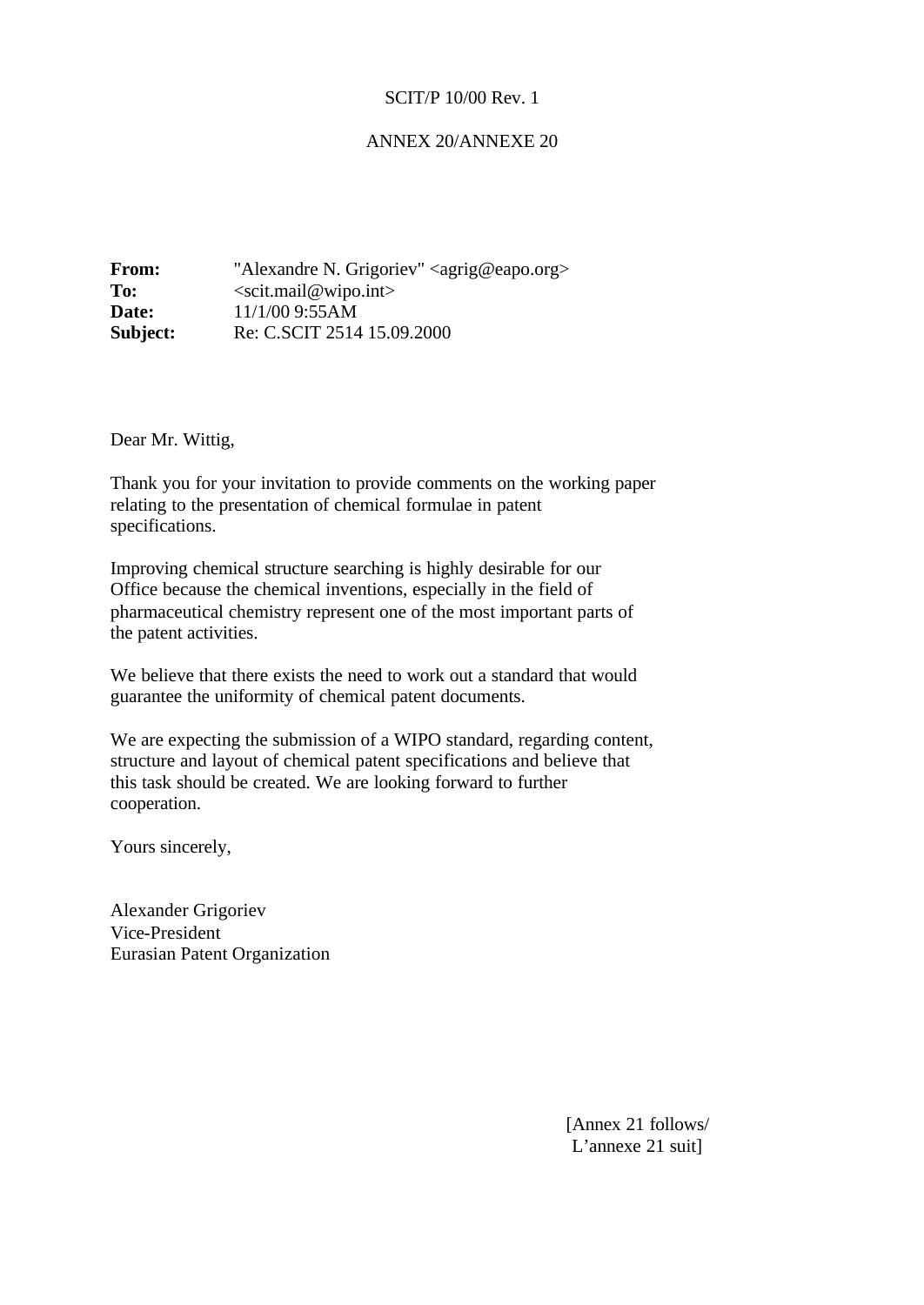## ANNEX 21/ANNEXE 21

| From:    | "Sirje Põldma" < Patendiamet@epa.ee>                       |  |
|----------|------------------------------------------------------------|--|
| To:      | $\le$ scit.mail@wipo.int>                                  |  |
| Date:    | $11/1/00$ 1:22PM                                           |  |
| Subject: | Presentation of chemical formulae in patent specifications |  |

| Mr Klaus-Peter Witting            |                             |
|-----------------------------------|-----------------------------|
| Deputy Director                   | Your 15.09.2000 C.SCIT 2514 |
| Inter-Office Information Services | 03                          |
| <b>WIPO</b>                       | Our 1.11.2000 1-8/2050      |

## **Re: Presentation of chemical formulae in patent specifications**

Dear Mr Klaus-Peter Wittig,

In respect of discussions based on document SCIT/5/8 relating to the presentation of chemical formulae in patent specifications and project SCIT/P10/00, the Estonian Patent Office replies as follows.

Concerning document SCIT/5/8, the Estonian Patent Office supports the position expressed by numbers of delegations during the fifth session of SCIT Plenary that the space saving aspect for the computer files is not the most important issue. We also are in favour that applicants and other chemistry community should have freedom to choose between various existing internationally accepted standards.

Nevertheless, we are in favour to instruct a working group (task force) to study the said matter in the proposed time frame. However, in our opinion, a main purpose of the task could be ensuring applicability of the WIPO ST. 25 to electronic filing requirements.

Sincerely yours,

Matti Päts Director General

> [Annex 22 follows/ L'annexe 22 suit]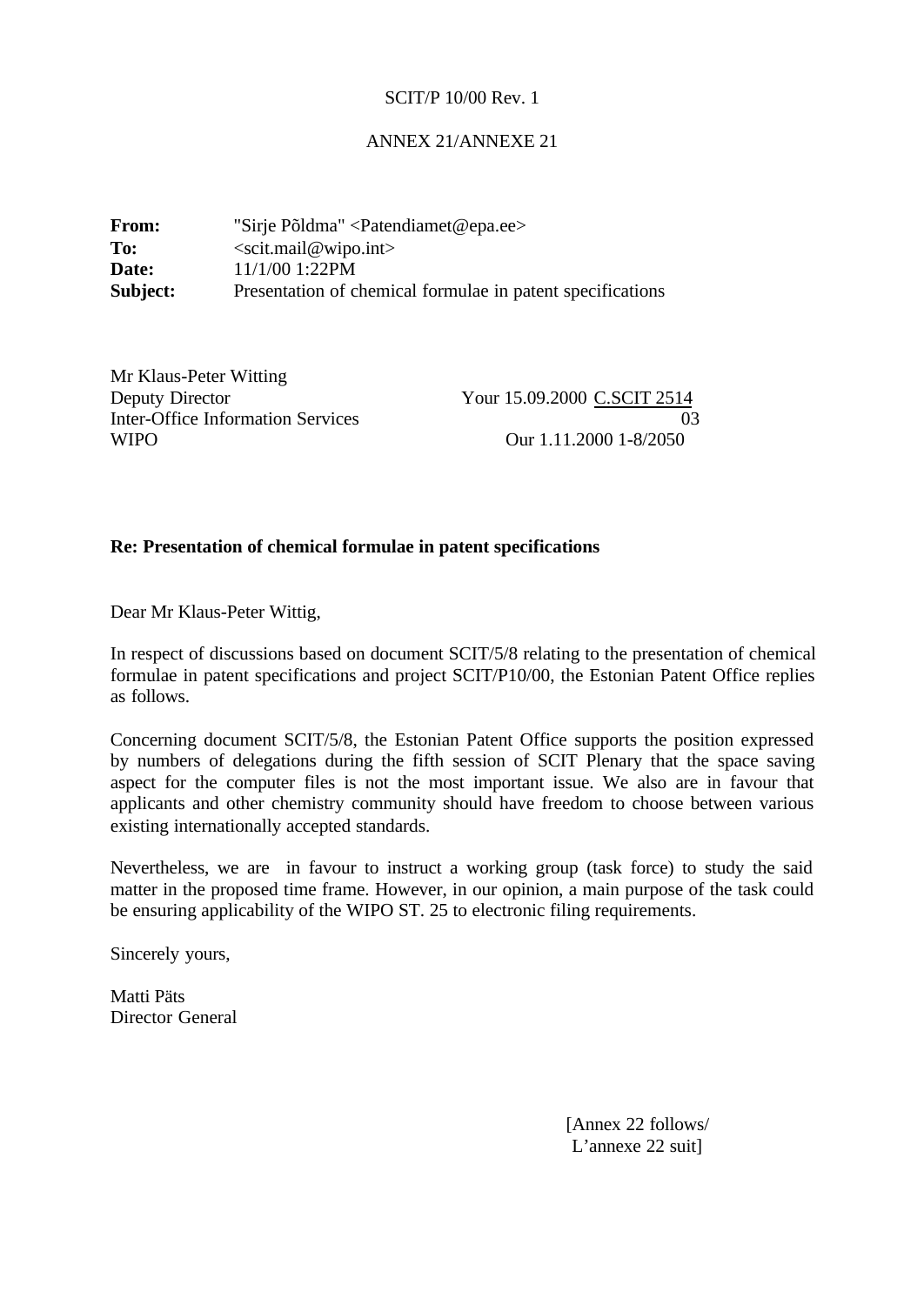## ANNEX 22/ANNEXE 22

**From:** edpad <edpad@email.jpo-miti.go.jp> To: <scit.mail@wipo.int> **Date:**  $11/1/00$  6:24AM **Subject:** Re.: C.SCIT 2514 (comment by the JPO)

Dear Mr. Wittig,

Please find attached file in reply to Circular C.SCIT 2514.

Sincerely yours,

Takashi Sakurai Japanese Patent Office

C. SCIT 2514

## PRESENTATION OF CHEMICAL FORMULAE IN PATENT SPECIFICATIONS

## **November 1, 2000**

#### **Japanese Patent Office**

The JPO agrees to the idea that study for the improvement of searching efficiency should be facilitated.

As far as the elaboration of rules to standardize the description of complex-work-unit data regarding chemical compounds in patent specifications is concerned, the JPO considers it difficult to lead the appropriate result within 9 or 10 months' effort.

Though the COTS products are not familiar to the JPO, more relevant information on the procedure in using them would be highly appreciated.

Finally, the JPO would like to know the difference between 'drafting group' and 'task force' in term of their tasks and authority, and also how their members are elected.

> [Annex 23 follows/ L'annexe 23 suit]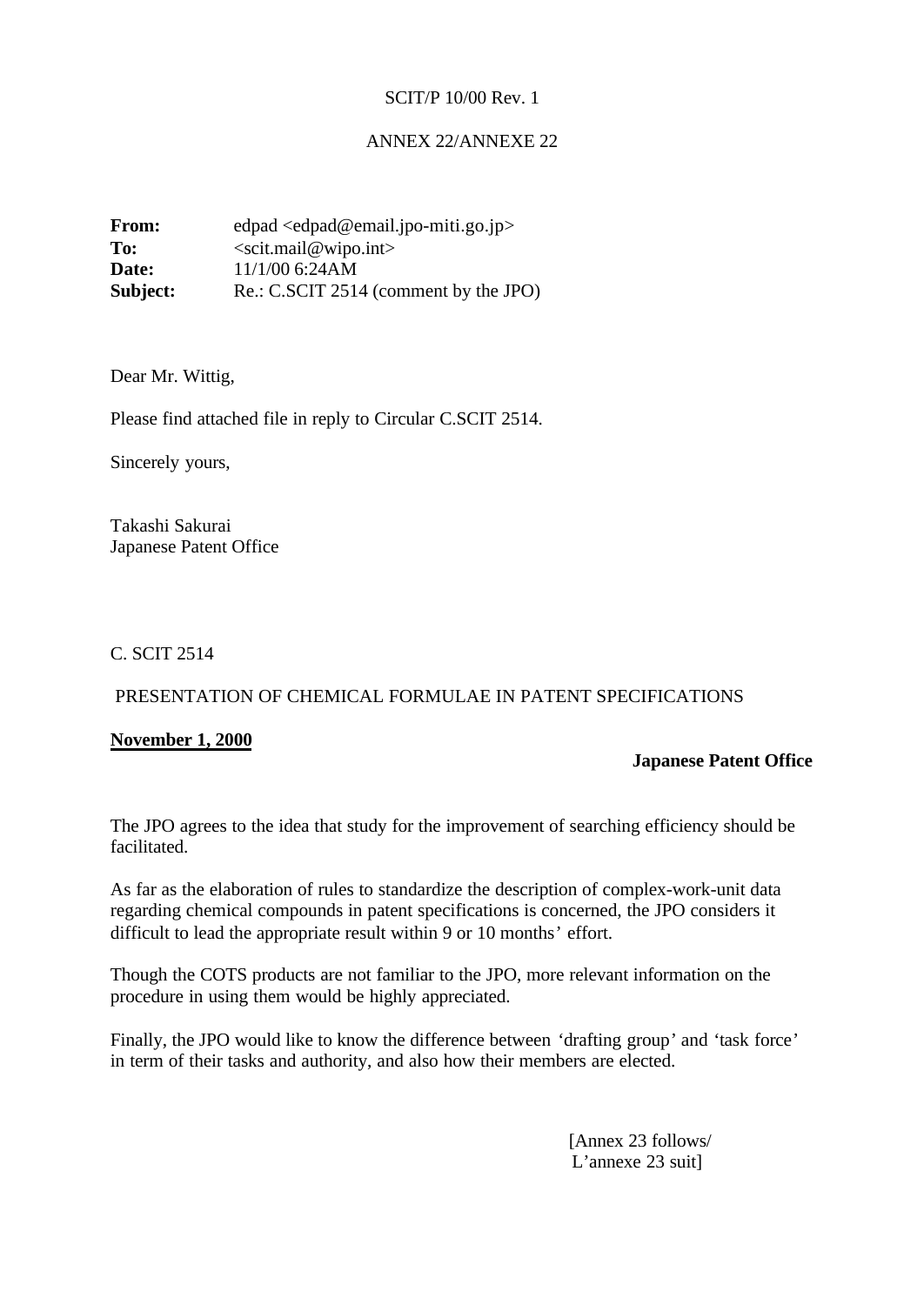## ANNEX 23/ANNEXE 23

# **SCIT/P10/00 Presentation of chemical formulae in patent specifications**

# **Comments of IPAustralia**

Australia is concerned about the scope of this project. It arose from a proposal of the Czech office in the context of space-saving. But as noted in paragraph 2, space saving was not an issue for IP Offices.

During discussions at the SCIT meeting, a range of suggestions evolved from the floor. These suggestions took the task from one of space saving, to one of enabling character-coded searching of chemical formulae, to enabling character coded searching of complex work units. While there are undoubtedly some useful objectives in these suggestions from the floor, it was not apparent to Australia that any consideration had been given to the viability of these proposals.

Against this background, Australia would like to see more detailed information in the paper concerning the proposals. In particular:

- What industry standards already exist in this area?
- If there is an industry standard (which is arguably the case for the presentation of chemical formulae):
	- $\triangleright$  Can that standard be adopted by reference, or adapted with minimal effort; otherwise
	- $\triangleright$  Why is there a need to depart from the industry standard
- If there is not an industry standard:
	- $\triangleright$  Is it practical for IP Offices to develop a standard that is not in general use in the industry?

[Annex 24 follows/ L'annexe 24 suit]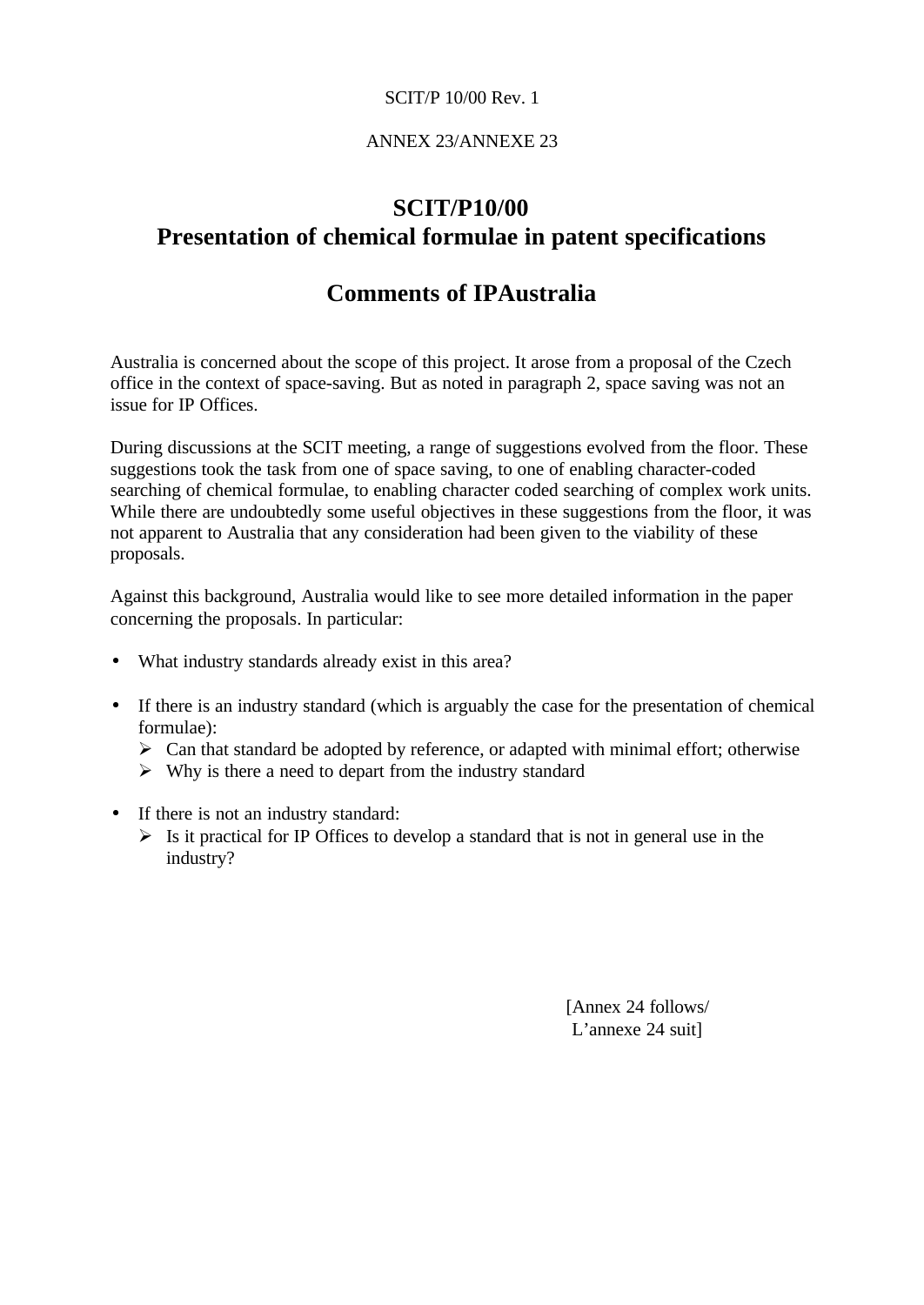# ANNEX 24/ANNEXE 24

**From:** <Christopher.Kim@USPTO.GOV> To: <scit.mail@wipo.int> **Date:** 11/2/00 5:10PM **Subject:** Response to WIPO Circular C.SCIT 2514 - Presentation of chemicalformulae in patent specifications

> Dear Mr. Wittig,

 $\geq$ 

> Attached is the USPTO response to WIPO Circular C.SCIT 2514 - Presentation > of chemical formulae in patent specifications.

 <<Comments on WIPO Circular C\_SCIT2514 Presentation of Chemical Formulae in Patent Specifications.doc>>

> Sincerely, > Christopher Kim > International Liaison Staff  $>(703)$  308-4762  $>$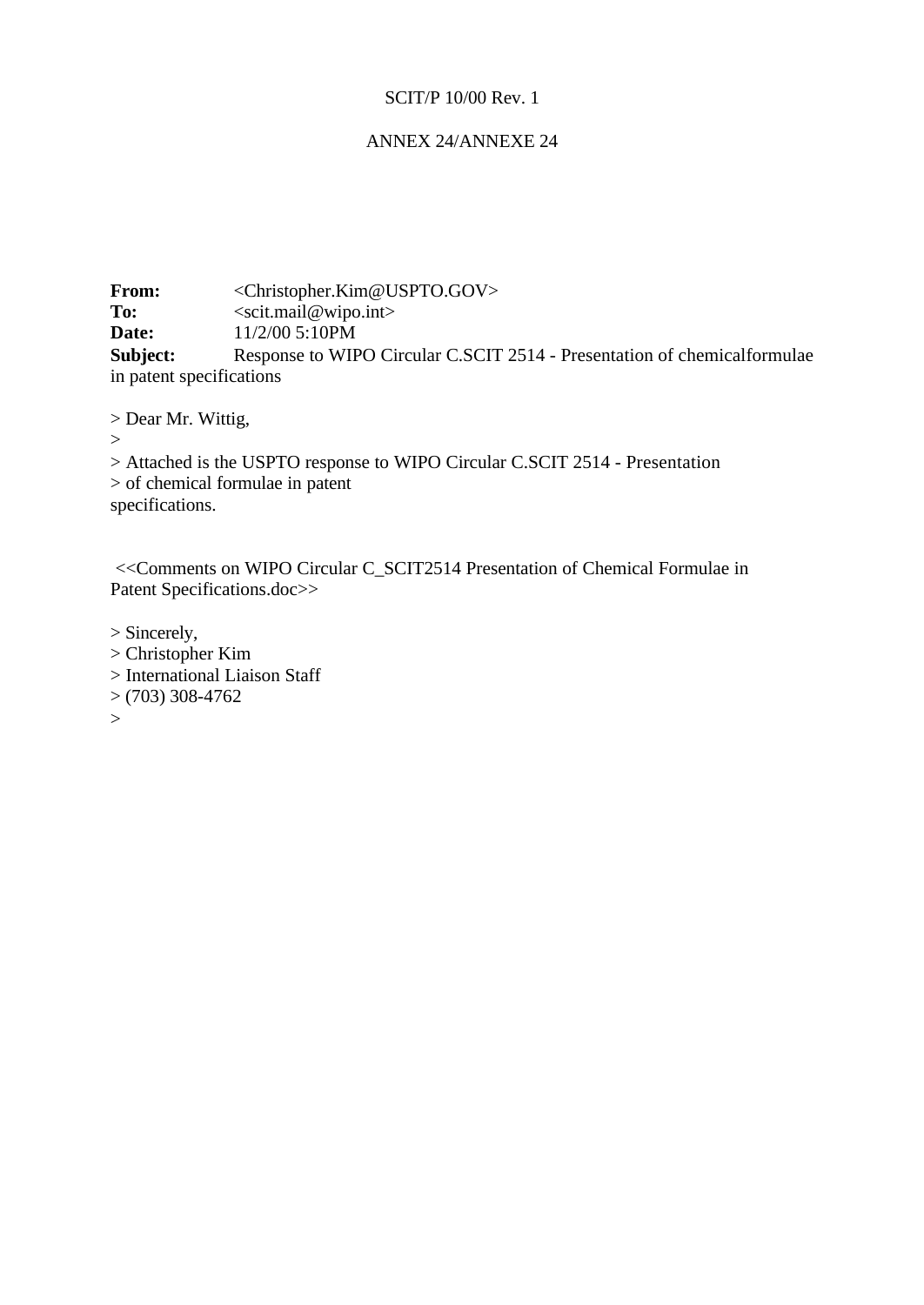SCIT/P 10/00 Rev. 1 Annex 24/Annexe 24 page 2



UNITED STATES PATENT AND TRADEMARK OFFICE

COMMISSIONER FOR PATENTS<br>United States Patent and Trademark Office<br>Washington, DC 20231 www.uspto.gov

November 1, 2000

Mr. Klaus-Peter Wittig Deputy Director Inter-Office Information Services World Intellectual Property Organization 34, chemin des Colombettes 1211 Geneva 20 SWITZERLAND

Re: WIPO Circular C.SCIT 2514 - Presentation of chemical formulae in patent specifications.

Dear Mr. Wittig:

Enclosed is USPTO's comments on the International Bureau's paper, relating to the presentation of chemical formulae in patent specifications, which addresses the objectives, required resources, expected results and time frame.

We support the IB's paper with a minor addition. US agrees with the objectives in SCIT/P 10/00 Annex 1, paragraph 6. We also suggest to expand the objective of 6(a) to include:

(a) the elaboration of rules for use by industrial patent offices for the presentation, *storage*, and capturing of complex-work-unit data contained in patent specifications.

Sincerely,

/ROBERT W. SAIFER/

Robert W. Saifer **Director** International Liaison Staff

> [Annex 25 follows/ L'annexe 25 suit]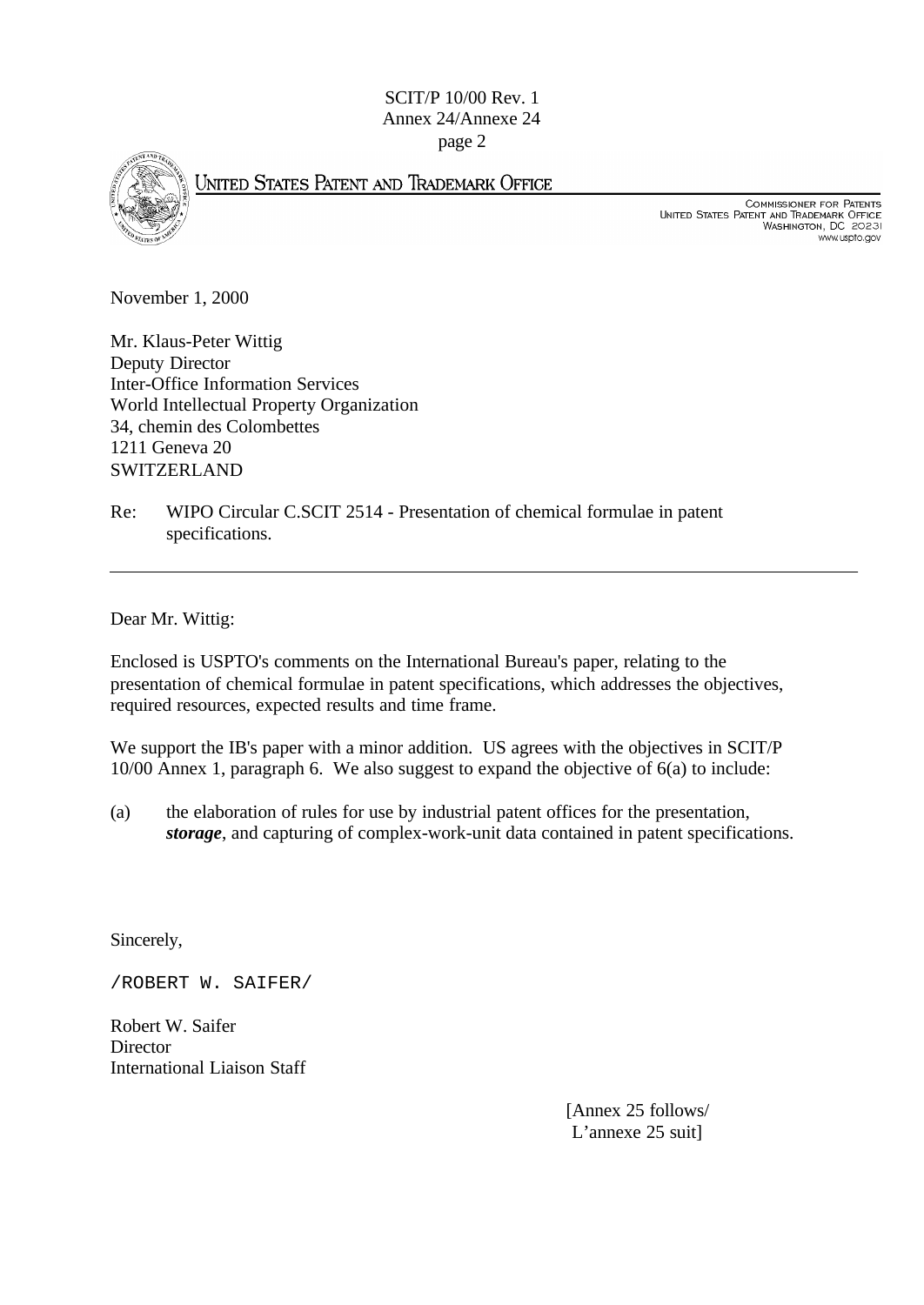#### ANNEX 25/ANNEXE 25

**From:** <*jesus.congregado@oepm.es*> To: <scit.mail@wipo.int> **Date:** 11/3/00 9:57AM **Subject:** Propuesta SCIT 2514. Proyecto SCIT/P 10/00

Le remito observaciones elaboradas por esta Oficina Española de Patentes y Marcas sobre el asunto de referencia.

Jesús Congregado Loscertales

\_\_\_\_\_\_\_\_\_\_\_\_\_\_\_\_\_\_

(See attached file: formulasquimicas.wpd)

## **Asunto: Observaciones al documento SCIT 2514. RE: Presentación de fórmulas químicas en la descripción de patentes.**

De acuerdo con la circular de OMPI C. SCIT 2514, en relación a la propuesta realizada por SCIT (documento SCIT/P 10/00), sobre la base de una propuesta inicial realizada por la Oficina de Propiedad Industrial de la República Checa (documento SCIT/5/8) destinada a la formación de grupos de trabajo para desarrollar una normativa sobre la estructura y presentación de fórmulas químicas en las especifícaciones en una patente, el Área de Examen de Patentes Químicas del Departamento de Patentes e Información Tecnológica de esta oficina considera que es una propuesta interesante, a efectos de búsqueda en solicitudes complejas como es el caso de las fórmulas químicas, que facilitaría el trabajo a los examinadores de patentes de este campo.

Madrid, a 30 de octubre de 2000

El Jefe del Area de Patentes Químicas

[Annex 26 follows/ L'annexe 26 suit]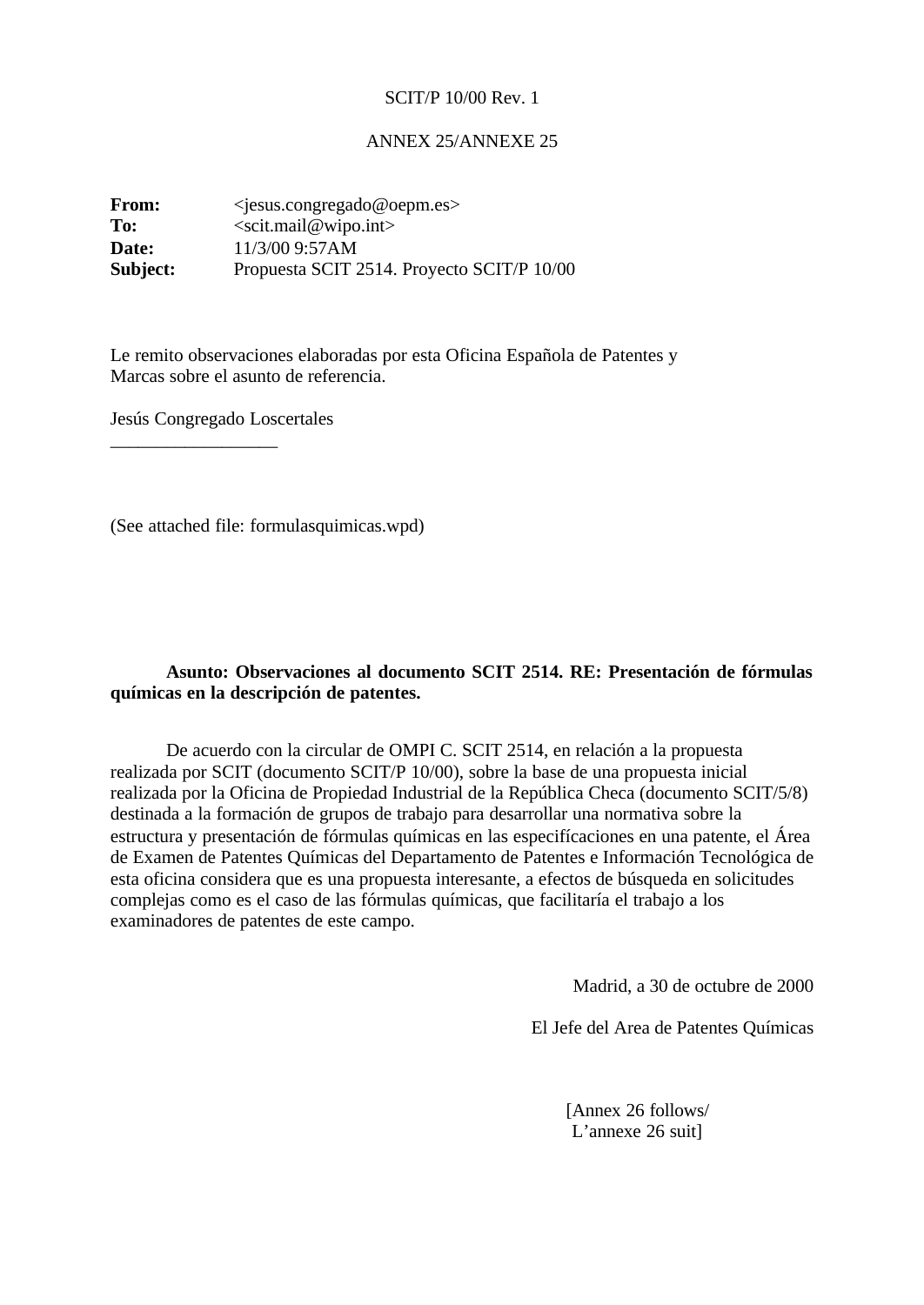## ANNEX 26/ANNEXE 26

**From:** "OMAPI" <omapi@online.mg> To: <scit.mail@wipo.int> **Date:** 11/3/00 12:13PM **Subject: C.SCIT 2514/03** 

Messieurs,

Nous n'avons aucune observation particulière concernant le document figurant à l'annexe 1 du dossier de projet SCIT/P10/00.

Veuillez nous excuser du retard.

Salutations distinguées

ANDRIANIRIANAZAKA Jocellin

Chef du Service des Brevets

[Annex 27 follows/ L'annexe 27 suit]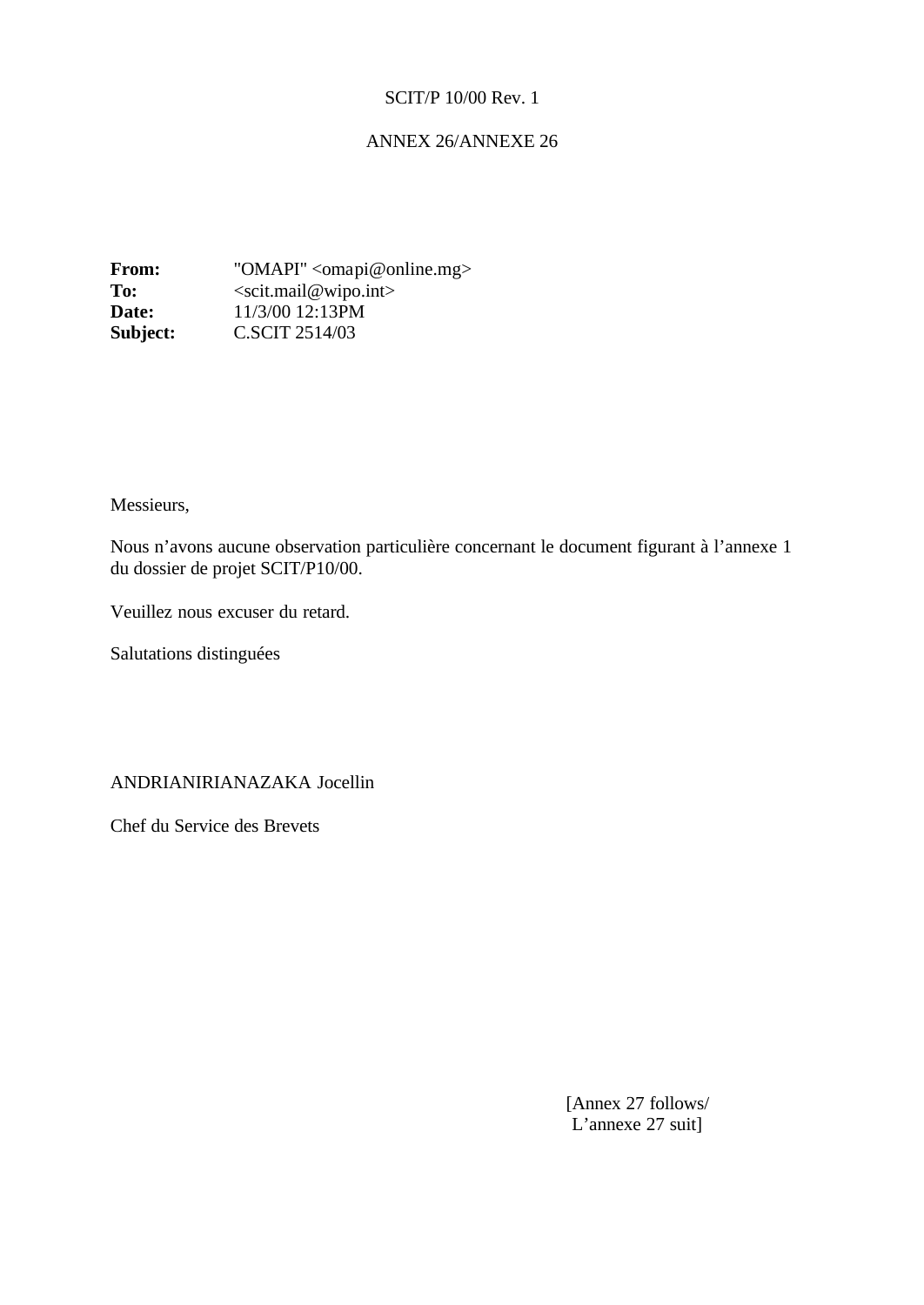#### ANNEX 27/ANNEXE 27

**Academy of Scientific Re Technology Dev** Vice - President office

 $\sqrt{1}$ 1950 أتباديعده السبعث العلمى والتكفولموج فطاع التنمية التثنولوجية والخدمات الع 2000 ثائب رئيس الأكانيمية  $9.212$ 

Klaus-Peter Wittig **Deputy Director** 

Inter - office Information Services, WIPO

 $f2/11/2000$ 

Dear Sir:

With reference to your letter dated September 15, 2000 concerning the working paper related to Re: Presentation of chemical formula in patent specification, C. SCIT 2514/03; I would like to inform you that the Egyptian Patant Office views as to this issue can be summarized as follows "including the chemical formula in patents will help technical examiners in industrial property offices to better searching and examination and finalizing their technical decision ; especially, after applying TRIPS agreement and protection of pharmaceutical products ".

Best regards.

Eng.Tahuny

Sincerely Yours. Prof. Dr. Fawzi A. Elrefaie **Vice President** Technology Development & Scientific Services Sector Academy of Scientific Research & Technology

101 Kaser Al Aini ST. Cairo - Egypt Tel: 202-7921324-7921323-7921291 Fax: 7921325 - 7921273

Ž,

١٠١ - ش القصر العيني - القاهرة - جمهورية مصر العربية .<br>تلفون : ۷۹۲۱۳۲۲ – ۷۹۲۱۳۲۱ – ۷۹۲۱۳۹۱ فاكس: ٧٩٢١٢٧٣ - ٧٩٢١٣٢٥

[Annex 28 follows/ L'annexe 28 suit]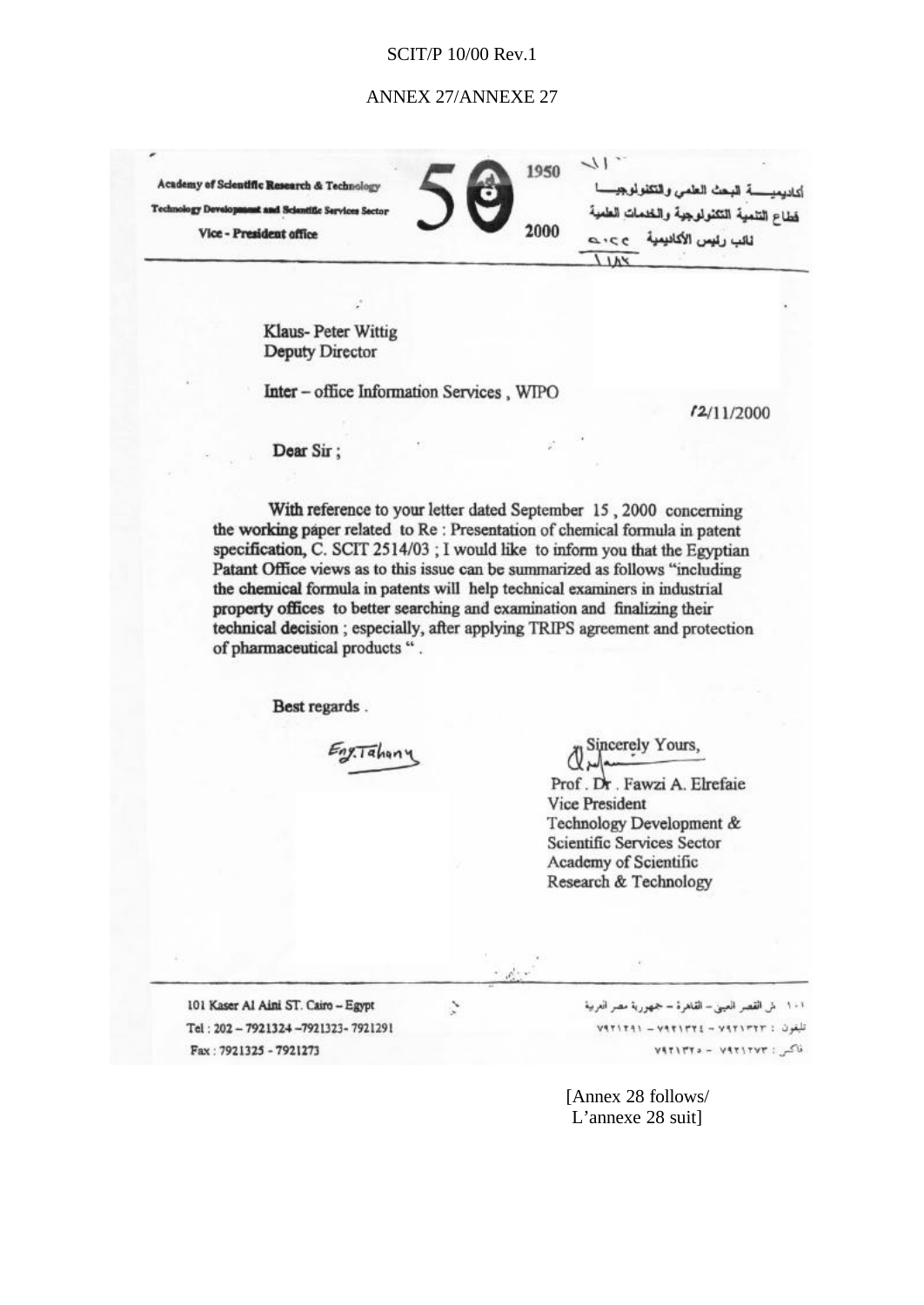# ANNEX 28

## SUMMARY OF COMMENTS AND CONCLUSIONS

## Document prepared by the Secretariat

1. A total of 25 Offices (AR, AT, AU, BE, BG, CA, CZ, DZ, EA, EE, EG, EP, ES, HR, JP, KG, LV, MD, MG, NL, PL, PT, RU, TM, US) had replied, by November 24, 2000, to Circular SCIT 2514 of September 15, 2000, relating to chemical structure searching. The replies are reproduced as Annexes 3 to 27 to this project file.

2. The comments may be summarized as follows:

(a) 19 Offices (AR, AT, BG, CA, CZ, DZ, EA, EE, EG, EP, ES, HR, JP, KG, LV, PT, RU, TM, US) are in favor of creating a task to study ways and means that would facilitate searching of complex work units, and in particular chemical formulae, contained in patent specifications.

(b) Two Offices (AU, NL) feel that, it is premature to start work in respect of the proposed project and raise questions which require clarification before taking any further action on the issue. For example, the AU Office would like to see more detailed information on industry standards that exist already in the area. The NL Office raises the question whether this issue is important enough to give it preference over other defined priority tasks of the SCIT at the present time.

(c) Six Offices (AT, EP, JP, NL, RU, US) suggest expanding the objectives of the proposed task or reviewing the time frame outlined in paragraphs 6 or 11 of Annex 1 to project file SCIT/P 10/00.

(d) Four Offices (AT, CA, EP, JP) propose to contact commercial data base providers, the International Union of Pure and Applied Chemistry (IUPAC) and other standardization bodies, as a first step under the project, in order to clarify issues of cooperation and future application of the envisaged rules.

3. Four Offices (BE, MD, MG, PL) do not make comments on the creation of a task on the subject matter.

## **CONCLUSIONS**

4. As summarized in paragraph 2, above, opinions are divided and there is no unanimous agreement as to whether a task should be created for the drafting of rules for the capturing of complex-work-unit data, as had been proposed by the Secretariat in paragraph 11(b) of Annex 1 to the project file.

5. Therefore, the Secretariat suggests that, as a first step, a task force be created in order to conduct a feasibility study to determine whether the elaboration of rules for the capturing of complex-work-unit data contained in patent specifications would be reasonable and lead to